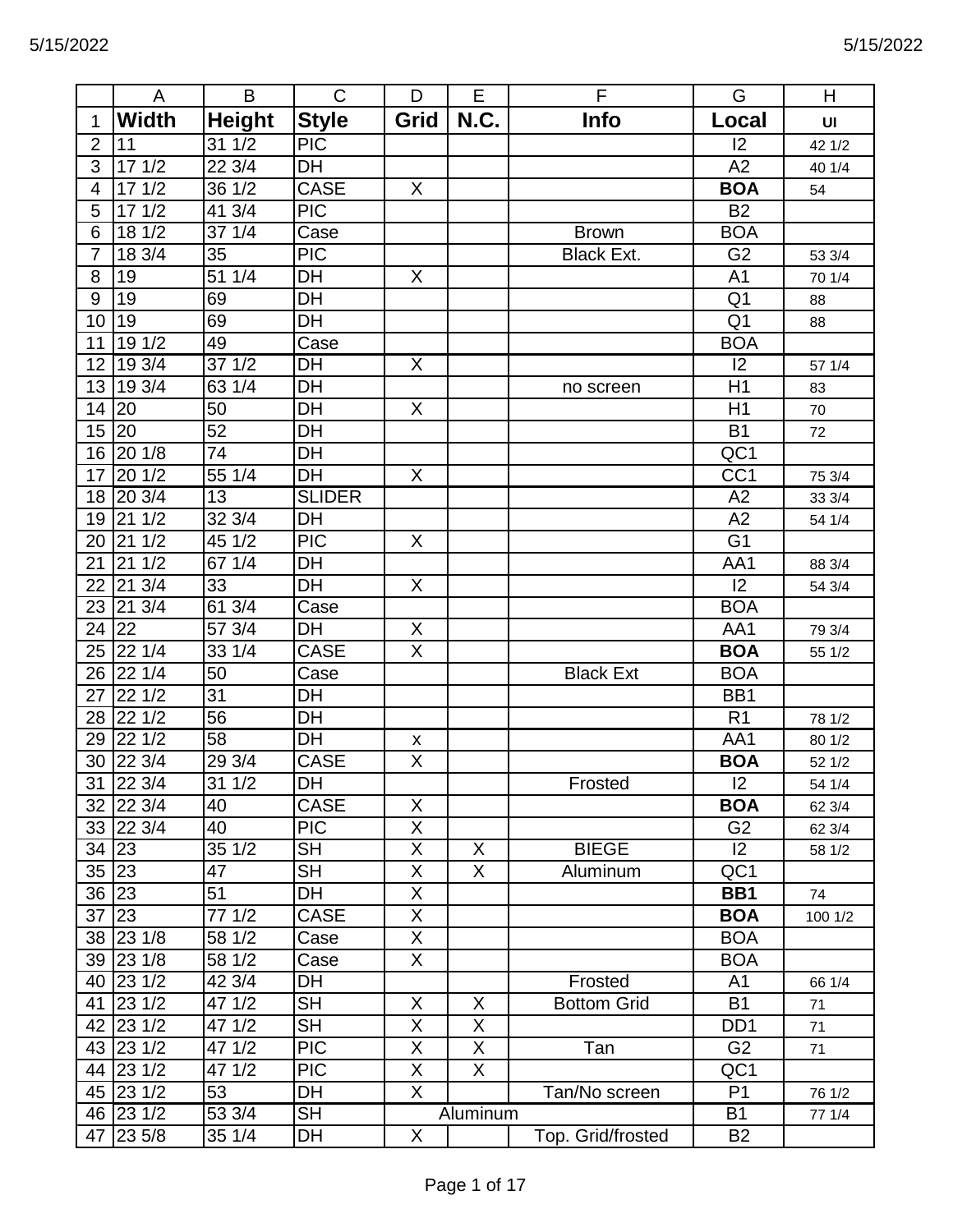|    | A                | B               | $\mathsf{C}$             | D              | E                       | F                   | G                | H      |
|----|------------------|-----------------|--------------------------|----------------|-------------------------|---------------------|------------------|--------|
|    | 48 23 3/4        | 23 1/4          | <b>DH</b>                | $\mathsf{X}$   |                         | Top grid            | <b>B2</b>        |        |
| 49 | 23 3/4           | 23 1/2          | <b>HOPPER</b>            |                |                         | <b>BROKEN LATCH</b> | A2               | 47 1/4 |
|    | 50 23 3/4        | 35 1/4          | DH                       |                |                         | <b>NO SCREEN</b>    | A2               | 59     |
| 51 | 23 3/4           | 37 1/8          | DH                       |                |                         |                     | A2               | 60 7/8 |
| 52 | $23 \frac{3}{4}$ | 53 3/4          | $\overline{DH}$          |                |                         |                     | $\overline{11}$  | 771/2  |
|    | 53 23 3/4        | 65 1/4          | DH                       |                |                         |                     | $\overline{CC1}$ | 89     |
|    | 54 23 3/4        | 371/2           | <b>CASE</b>              | X              |                         |                     | <b>BOA</b>       | 23 3/4 |
| 55 | 24               | 36              | DH                       |                |                         | Honor Window \$159  | Q2               | 60     |
| 56 | 24               | 36              | DH                       |                |                         | Honor Window \$159  | Q2               | 60     |
| 57 | 24               | 36              | $\overline{DH}$          |                |                         | Honor Window \$159  | Q2               | 60     |
| 58 | 24               | 36              | DH                       |                |                         | Honor Window \$159  | Q2               | 60     |
| 59 | 24               | 36              | DH                       |                |                         | Honor Window \$159  | Q2               | 60     |
| 60 | 24               | 36              | DH                       |                |                         | Honor Window \$159  | Q2               | 60     |
| 61 | 24               | 36              | DH                       |                |                         | Honor Window \$159  | Q2               | 60     |
| 62 | 24               | 36              | DH                       |                |                         |                     | Q2               | 60     |
| 63 | 24               | $\overline{36}$ | DH                       |                |                         |                     | Q2               | 60     |
| 64 | 24               | 36              | <b>DH</b>                |                |                         |                     | Q2               | 60     |
| 65 | 24               | 36              | DH                       |                |                         |                     | Q2               | 60     |
|    | 66 24            | 36              | DH                       |                |                         |                     | $Q-2$            | 60     |
| 67 | 24               | 36              | DH                       |                |                         |                     | Q2               | 60     |
| 68 | $\overline{24}$  | 373/4           | $\overline{\mathsf{SH}}$ | $\overline{X}$ |                         |                     | $\overline{12}$  | 61 3/4 |
| 69 | 24               | 48              | <b>DH</b>                |                |                         | Honor               | <b>BOPDA</b>     | 72     |
| 70 | 24               | 48              | DH                       |                |                         | Honor               | <b>BOPDA</b>     | 72     |
| 71 | 24               | 48              | DH                       |                |                         | Honor               | <b>BOPDA</b>     | 72     |
| 72 | 24               | 48              | DH                       |                |                         | Honor               | <b>BOPDA</b>     | 72     |
| 73 | 24               | 48              | DH                       |                |                         | Honor               | <b>BOPDA</b>     | 72     |
| 74 | 24               | 48              | DH                       |                |                         | Honor               | <b>BOPDA</b>     | 72     |
| 75 | 24               | 48              | DH                       |                |                         | Honor               | <b>BOPDA</b>     | 72     |
| 76 | 24               | 48              | DH                       |                |                         | Honor               | <b>BOPDA</b>     | 72     |
| 77 | 24               | 48              | DH                       |                |                         | Honor               | <b>BOPDA</b>     | 72     |
|    | 78 24            | 48              | DH                       |                |                         | Honor               | <b>BOPDA</b>     | $72\,$ |
|    | 79 24            | 48              | DH                       |                |                         | Honor               | <b>BOPDA</b>     | 72     |
|    | 80 24            | 48              | DH                       |                |                         | Honor               | <b>BOPDA</b>     | 72     |
| 81 | 24               | 48              | DH                       |                |                         | Honor               | <b>BOPDA</b>     | 72     |
| 82 | 24               | 48              | DH                       |                |                         | Honor               | <b>BOPDA</b>     | 72     |
|    | 83 24            | 48              | DH                       |                |                         | Honor               | <b>BOPDA</b>     | 72     |
|    | 84 24            | 48              | DH                       |                |                         | Honor               | <b>BOPDA</b>     | 72     |
|    | 85 24            | 48              | DH                       |                |                         | Honor               | <b>BOPDA</b>     | 72     |
|    | 86 24            | 48              | DH                       |                |                         | Honor               | <b>BOPDA</b>     | 72     |
| 87 | 24               | 48              | DH                       |                |                         | Honor               | <b>BOPDA</b>     | 72     |
|    | 88 24            | 48              | DH                       |                | X                       | Honor               | <b>BOPDA</b>     |        |
|    | 89 24            | 48              | DH                       |                | $\mathsf X$             | Honor               | <b>BOPDA</b>     |        |
|    | 90 24            | 48              | DH                       |                | $\overline{X}$          | Honor               | <b>BOPDA</b>     |        |
| 91 | 24               | 48              | DH                       |                | $\mathsf X$             | Honor               | <b>BOPDA</b>     |        |
|    | $92$ 24          | 48              | DH                       |                | $\mathsf X$             | Honor               | <b>BOPDA</b>     |        |
|    | 93 24            | 48              | DH                       |                | $\overline{\mathsf{X}}$ | Honor               | <b>BOPDA</b>     |        |
|    | 94 24            | 48              | DH                       |                | X                       | Honor               | <b>BOPDA</b>     |        |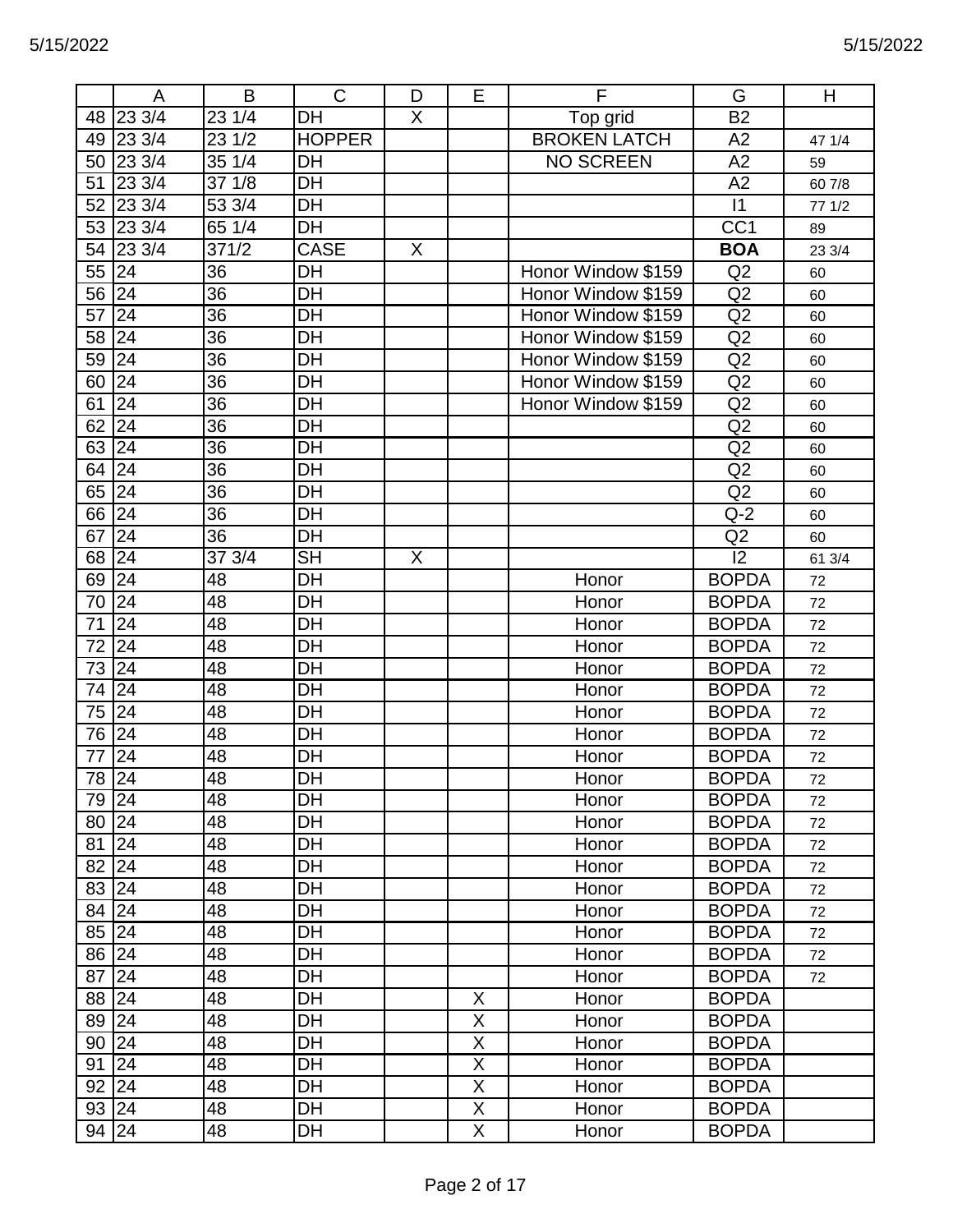|                    | A          | B          | $\mathsf C$      | D                       | Е                       | F          | G                           | H      |
|--------------------|------------|------------|------------------|-------------------------|-------------------------|------------|-----------------------------|--------|
| 95                 | 24         | 48         | <b>DH</b>        |                         | X                       | Honor      | <b>BOPDA</b>                |        |
| 96 24              |            | 48         | $\overline{DH}$  |                         | $\overline{\mathsf{X}}$ | Honor      | <b>BOPDA</b>                |        |
| 97                 | 24         | 48         | DH               |                         | $\overline{X}$          | Honor      | <b>BOPDA</b>                |        |
| 98                 | 24         | 541/2      | DH               | X                       |                         |            | <b>BOPDA</b>                | 78 1/2 |
| 99 24              |            | 54 1/2     | DH               | $\overline{\mathsf{X}}$ |                         |            | <b>BOPDA</b>                | 78 1/2 |
| 100 24             |            | 54 1/2     | DH               | $\overline{X}$          |                         |            | <b>BOPDA</b>                | 78 1/2 |
| 10124              |            | 54 1/2     | DH               | $\overline{\mathsf{X}}$ |                         |            | <b>BOPDA</b>                | 78 1/2 |
| $102$ 24           |            | 54 1/2     | DH               |                         | X                       | Honor      | <b>BOPDA</b>                |        |
| 103 24             |            | 54 1/2     | DH               |                         | X                       | Honor      | <b>BOPDA</b>                |        |
| $104\overline{24}$ |            | 54 1/2     | DH               |                         | $\overline{\mathsf{X}}$ | Honor      | <b>BOPDA</b>                |        |
| $105$  24          |            | 54 1/2     | DH               |                         | $\overline{\mathsf{X}}$ | Honor      | <b>BOPDA</b>                |        |
| 106 24             |            | 54 1/2     | DH               |                         | $\overline{X}$          | Honor      | <b>BOPDA</b>                |        |
| $107$  24          |            | 54 1/2     | $\overline{DH}$  |                         | $\overline{\mathsf{X}}$ | Honor      | <b>BOPDA</b>                |        |
|                    | 108 24 1/4 | 37         | DH               |                         |                         |            | 12                          | 61 1/4 |
|                    | 109 24 1/4 | 47 1/4     | DH               |                         |                         |            | E <sub>1</sub>              |        |
|                    | 110 24 3/8 | 7/16<br>37 | $\overline{DH}$  |                         |                         |            | <b>B2</b>                   | 61 4/5 |
|                    | 111 24 1/2 | 46 1/2     | <b>DH</b>        |                         |                         | Wood Int.  | A <sub>1</sub>              | 71     |
|                    | 112 24 1/2 | 61         | DH               | X                       |                         |            | LL1                         | 85 1/2 |
|                    | 113 24 3/4 | 63 1/2     | DH               | X                       |                         |            | GG1                         | 88 1/4 |
| 114 25             |            | 39         | DH               |                         |                         | Frosted    | A <sub>1</sub>              | 64     |
| 11525              |            | 57 3/4     | DH               |                         |                         |            | R <sub>1</sub>              |        |
|                    | 116 26 1/2 | 56 1/2     | $\overline{PIC}$ |                         |                         |            | Q <sub>1</sub>              | 83     |
|                    | 117 26 1/2 | 57         | <b>PIC</b>       |                         |                         |            | QC1                         |        |
|                    | 118 26 1/2 | 57 4/5     | DH               | X                       |                         |            | L1                          | 84 1/3 |
| 11927              |            | 51         | Casement         |                         |                         | No Screen  | <b>BoA</b>                  | 78     |
| 12027              |            | 51         | Casement         |                         |                         | No Screen  | <b>BoA</b>                  | 78     |
| $121\overline{27}$ |            | 51         | Casement         |                         |                         | No Screen  | <b>BoA</b>                  | 78     |
| 122 27             |            | 51 1/4     | <b>PIC</b>       |                         |                         |            | DD <sub>1</sub>             | 78 1/4 |
| 123 27             |            | 51 1/4     | $\overline{PIC}$ |                         |                         |            | D <sub>D</sub> <sub>1</sub> | 78 1/4 |
|                    | 124 27 1/4 | 43 3/4     | DH               | X                       |                         |            | E <sub>1</sub>              |        |
|                    | 125 27 1/4 | 64         | DH               |                         |                         |            | AA1                         | 91 1/4 |
|                    | 126 27 1/2 | 37         | <b>DH</b>        |                         |                         |            | A2                          | 64 1/2 |
|                    | 127 27 1/2 | 37         | <b>SH</b>        |                         |                         |            | H <sub>2</sub>              | 64 1/2 |
|                    | 128 27 1/2 | 41 3/4     | <b>PIC</b>       |                         |                         |            | G <sub>1</sub>              | 69 1/4 |
|                    | 129 27 1/2 | 53         | DH               |                         |                         | Wood Int.  | C <sub>1</sub>              |        |
|                    | 130 27 1/2 | 53 1/2     | <b>SH</b>        | X                       | X                       |            | D <sub>D</sub> 1            | 81     |
|                    | 131 27 3/4 | 37         | DH               |                         |                         |            | A2                          | 64 3/4 |
|                    | 132 27 3/4 | 37         | DH               |                         |                         |            | A2                          | 64 3/4 |
|                    | 133 27 3/4 | 37 1/8     | DH               |                         |                         |            | A2                          | 64 7/8 |
|                    | 134 27 3/4 | 37 1/4     | Case             |                         |                         |            | <b>BOA</b>                  |        |
|                    | 135 27 3/4 | 37 1/2     | DH               |                         |                         | <b>TAN</b> | D <sub>D</sub> 1            | 65 1/4 |
|                    | 136 27 3/4 | 41 1/4     | DH               |                         |                         | Frosted    | BB1                         |        |
|                    | 137 27 3/4 | 41 1/2     | Case             |                         |                         |            | <b>BOA</b>                  |        |
|                    | 138 27 3/4 | 47 1/4     | DH               |                         |                         |            | L1                          | 75     |
|                    | 139 27 3/4 | 64 1/2     | Casement         |                         |                         |            | <b>BoA</b>                  | 92 1/4 |
|                    | 140 27 7/8 | 57 1/2     | <b>PIC</b>       |                         |                         |            | $\vert$ 1                   | 85 3/8 |
| 141 28             |            | 46 3/4     | <b>PIC</b>       | X                       |                         |            | G <sub>1</sub>              | 74 3/4 |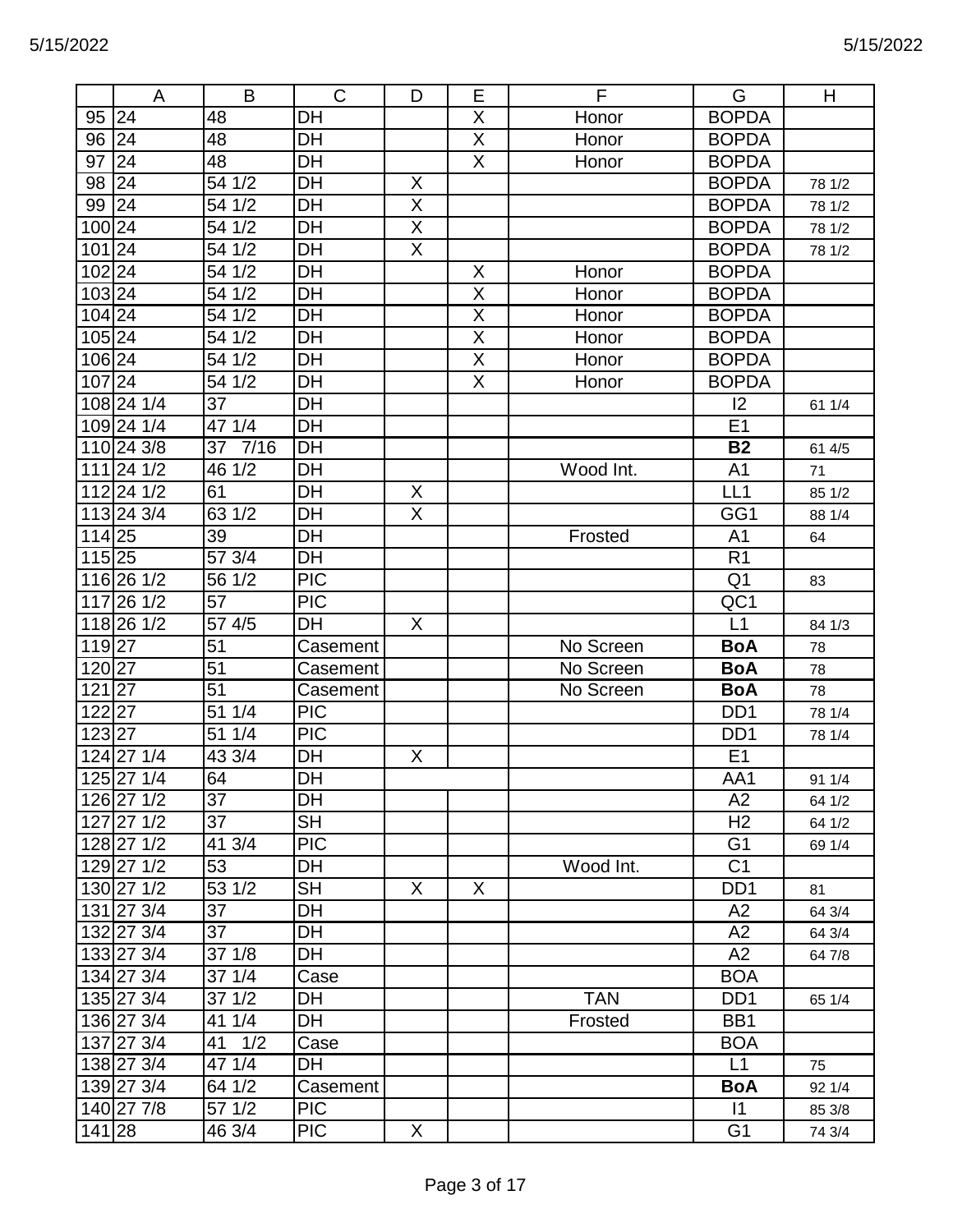|        | A          | B               | $\mathsf{C}$             | D                       | E              | F                     | G               | H       |
|--------|------------|-----------------|--------------------------|-------------------------|----------------|-----------------------|-----------------|---------|
| 142 28 |            | 53 1/2          | <b>SH</b>                |                         | X              | Aluminum              | H1              | 81 1/2  |
| 143 28 |            | 75 3/4          | Case                     |                         |                |                       | <b>BOA</b>      |         |
| 144 28 |            | 84              | DH                       |                         |                | Tan                   | K <sub>1</sub>  | 112     |
|        | 145 28 1/4 | 64 1/4          | DH                       |                         |                |                       | R <sub>1</sub>  | 92 1/2  |
|        | 146 28 1/2 | 49 3/4          | DH                       |                         |                |                       | $\vert$ 1       | 78 1/4  |
|        | 147 28 1/2 | 77 1/2          | DH                       | X                       |                |                       | FF <sub>1</sub> | 106     |
|        | 148 28 1/2 | 77 1/2          | <b>DH</b>                | $\overline{X}$          |                |                       | J <sub>1</sub>  | 106     |
|        | 149 28 5/8 | 44 5/8          | <b>PIC</b>               |                         |                |                       | G <sub>1</sub>  | 73 1/4  |
|        | 150 28 3/4 | 37 1/2          | <b>DH</b>                |                         |                |                       | <b>B2</b>       | 66 1/4  |
|        | 151 28 3/4 | 371/2           | DH                       |                         |                |                       | <b>B2</b>       | 66 1/4  |
|        | 152 28 3/4 | 37 1/2          | <b>DH</b>                |                         |                |                       | <b>B2</b>       | 66 1/4  |
|        | 153 28 3/4 | 37 1/2          | DH                       |                         |                |                       | <b>B2</b>       | 66 1/4  |
|        | 154 28 3/4 | 47 1/4          | <b>DH</b>                |                         |                |                       | L1              | 76      |
|        | 155 28 3/4 | 74 3/4          | DH                       | X                       |                | No Screen             | J <sub>1</sub>  | 103 1/2 |
| 156 29 |            | 36              | DH                       | X                       |                |                       | G <sub>2</sub>  | 65      |
| 157 29 |            | $\overline{51}$ | Case                     | $\overline{\mathsf{x}}$ |                | <b>Profiled Grids</b> | <b>BoA</b>      | 80      |
| 158 29 |            | 52 1/8          | DH                       | Χ                       |                |                       | KK1             | 81 1/8  |
|        | 159 29 1/4 | 14 3/4          | $\overline{PIC}$         | $\overline{\mathsf{X}}$ |                |                       | A2              | 44      |
|        | 160 29 1/4 | 47 1/4          | <b>DH</b>                |                         |                |                       | A <sub>1</sub>  | 76 1/2  |
|        | 161 29 1/4 | 75 1/4          | DH                       | X                       |                |                       | LL <sub>1</sub> | 104 1/2 |
|        | 162 29 1/2 | 39 1/2          | $\overline{\mathsf{SH}}$ |                         | X              | <b>TAN</b>            | A <sub>1</sub>  | 69      |
|        | 163 29 1/2 | 44 3/4          | <b>DH</b>                |                         |                |                       | G <sub>1</sub>  | 74 1/4  |
|        | 164 29 1/2 | 56 3/4          | DH                       |                         |                |                       | J <sub>1</sub>  | 86 1/4  |
|        | 165 29 5/8 | 59 1/2          | $\overline{\mathsf{SH}}$ | X                       | X              |                       | E <sub>1</sub>  |         |
|        | 166 29 3/4 | 19 3/4          | Hopper                   |                         |                |                       | <b>B2</b>       | 49 1/2  |
| 167    | 293/4      | 53 1/4          | DH                       |                         |                |                       | $\vert$ 1       | 83      |
|        | 168 29 3/4 | 56 1/2          | DH                       |                         | X              |                       | Q <sub>1</sub>  | 86 1/4  |
|        | 169 29 3/4 | 57 1/4          | <b>DH</b>                |                         |                |                       | L1              | 87      |
|        | 170 29 7/8 | 1/2<br>51       | CASE                     | X                       |                |                       | <b>BOA</b>      | 81 3/8  |
|        | 171 29 7/8 | 69 1/2          | <b>PIC</b>               |                         |                | Black ext.            | <b>BOK</b>      | 99 3/8  |
|        | 172 29 7/8 | 69 1/2          | $\overline{PIC}$         |                         |                | Black ext.            | <b>BOK</b>      | 99 3/8  |
|        | 173 29 7/8 | 69 1/2          | <b>PIC</b>               |                         |                | Black ext.            | <b>BOK</b>      | 99 3/8  |
|        | 174 29 7/8 | 69 1/2          | <b>PIC</b>               |                         |                | Black ext.            | <b>BOK</b>      | 99 3/8  |
|        | 175 29 7/8 | 69 1/2          | <b>PIC</b>               |                         |                | Black ext.            | <b>BOK</b>      | 99 3/8  |
|        | 176 29 7/8 | 69 1/2          | <b>PIC</b>               |                         |                | Black ext.            | <b>BOK</b>      | 99 3/8  |
| 177 30 |            | 35 1/4          | DH                       |                         |                | Frosted               | 2               | 65 1/4  |
| 178 30 |            | 36              | <b>PIC</b>               |                         | X              |                       | G <sub>2</sub>  | 66      |
| 179 30 |            | 36              | Slider                   |                         | X              | No screen             | G <sub>2</sub>  | 66      |
| 180 30 |            | 36              | Slider                   |                         | X              | No screen             | G2              | 66      |
| 181 30 |            | 48              | DH                       |                         |                | Honor                 | <b>BOPDA</b>    | 78      |
| 182 30 |            | 48              | DH                       |                         |                | Honor                 | <b>BOPDA</b>    | 78      |
| 183 30 |            | 48              | DH                       |                         |                | Honor                 | <b>BOPDA</b>    | 78      |
| 184 30 |            | 48              | DH                       |                         | X              | Honor                 | <b>BOPDA</b>    |         |
| 185 30 |            | 48              | DH                       |                         | X              | Honor                 | <b>BOPDA</b>    |         |
| 186 30 |            | 48              | <b>DH</b>                |                         | X              | Honor                 | <b>BOPDA</b>    |         |
| 187 30 |            | 48              | DH                       |                         | $\overline{X}$ | Honor                 | <b>BOPDA</b>    |         |
| 188 30 |            | 48              | DH                       |                         | X              | Honor                 | <b>BOPDA</b>    |         |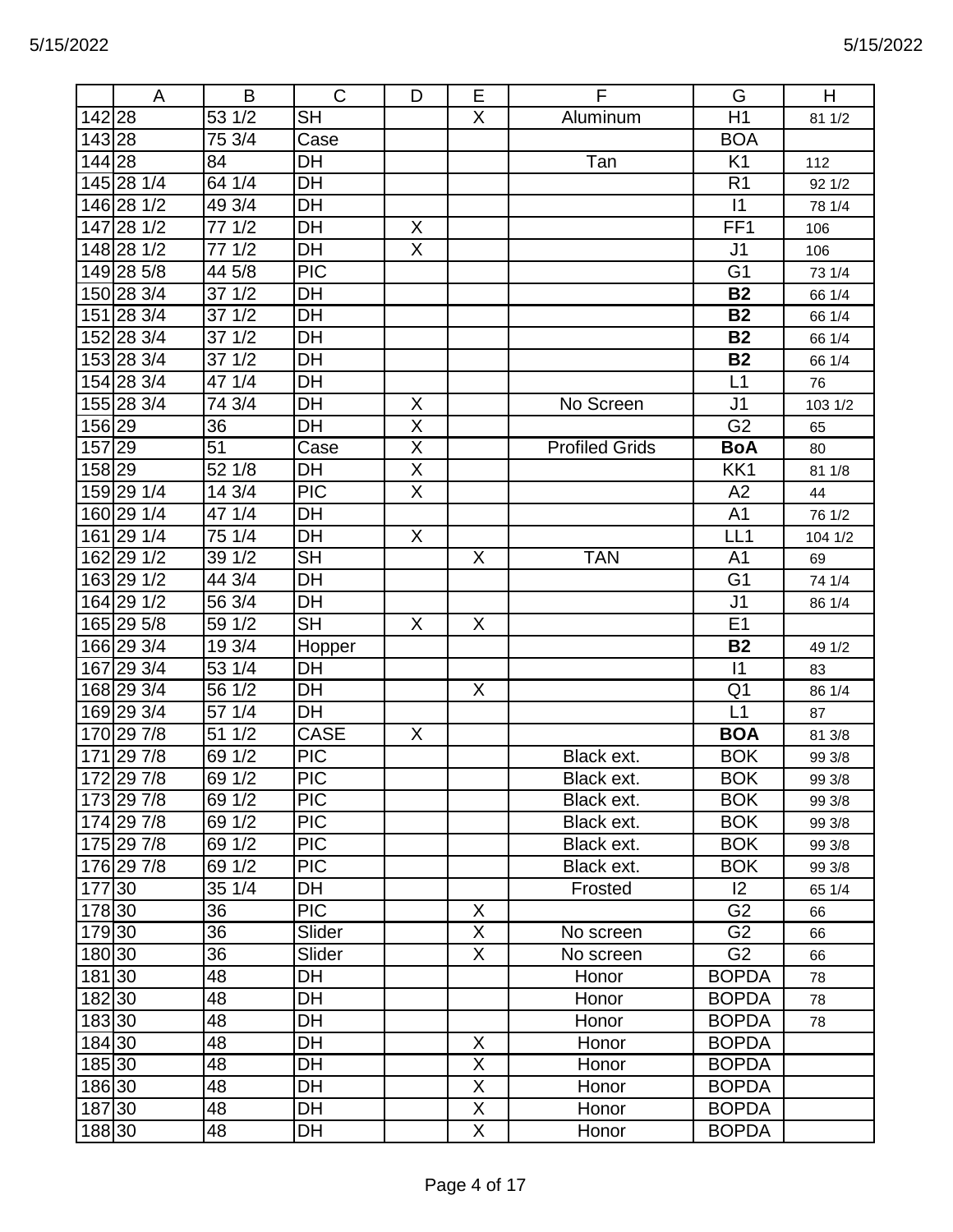|                    | A                       | B                | $\mathsf{C}$    | D  | E                       | F                     | G                | Н       |
|--------------------|-------------------------|------------------|-----------------|----|-------------------------|-----------------------|------------------|---------|
| 189 30             |                         | 48               | <b>DH</b>       |    | X                       | Honor                 | <b>BOPDA</b>     |         |
| 190 30             |                         | 48               | DH              |    | X                       | Honor                 | <b>BOPDA</b>     |         |
| 191 30             |                         | 48               | DH              |    | $\overline{\mathsf{X}}$ | Honor                 | <b>BOPDA</b>     |         |
| 19230              |                         | 48               | DH              |    | $\overline{\mathsf{X}}$ | Honor                 | <b>BOPDA</b>     |         |
| 19330              |                         | 48               | DH              |    | $\overline{\mathsf{X}}$ | Honor                 | <b>BOPDA</b>     |         |
| 194 30             |                         | 48               | DH              |    | X                       | Honor                 | <b>BOPDA</b>     |         |
| 195 30             |                         | 48               | DH              |    | $\overline{X}$          | Honor                 | <b>BOPDA</b>     |         |
| 196 30             |                         | 48               | DH              |    | $\overline{X}$          | Honor                 | <b>BOPDA</b>     |         |
| 197 30             |                         | 48               | DH              |    | X                       | Honor                 | <b>BOPDA</b>     |         |
| 198 30             |                         | 49 3/4           | DH              |    |                         | No Screen             | G <sub>1</sub>   | 79 3/4  |
| 199 30             |                         | 53 1/4           | <b>DH</b>       | X  |                         |                       | DD <sub>1</sub>  | 83 1/4  |
| 200 30             |                         | 53 1/4           | DH              | X  |                         |                       | DD <sub>1</sub>  | 83 1/4  |
| 201 30             |                         | 53 3/4           | <b>SH</b>       | X  | X                       |                       | D <sub>D</sub> 1 | 83 3/4  |
| 20230              |                         | 55 3/4           | DH              |    |                         |                       | P <sub>1</sub>   | 85 3/4  |
| 203 30             |                         | 55 3/4           | DH              |    |                         |                       | Q <sub>1</sub>   | 85 3/4  |
| 204 30             |                         | 57 3/4           | DH              |    |                         |                       | GG1              | 87 3/4  |
| 205 30             |                         | 83 3/4           | DH              | X  |                         |                       | K <sub>1</sub>   | 113 3/4 |
|                    | 206 30 1/4              | 42               | DH              |    |                         |                       | <b>B2</b>        |         |
| 207                | 30 1/4                  | 49 3/4           | <b>DH</b>       |    |                         |                       | A <sub>1</sub>   | 80      |
|                    | 208 30 1/4              | 49 3/4           | <b>DH</b>       |    |                         |                       | A <sub>1</sub>   | 80      |
|                    | 209 30 1/4              | 49 3/4           | $\overline{DH}$ |    |                         |                       | JJ1              | 80      |
|                    | 210 30 1/4              | 49 3/4           | <b>DH</b>       |    |                         |                       | G <sub>1</sub>   |         |
| 211                | $30 \frac{1}{2}$        | 63 3/4           | DH              | X  |                         | No Screen             | P <sub>1</sub>   | 94 1/4  |
|                    | 212 30 3/4              | 613/4            | DH              |    | X                       |                       | HH <sub>1</sub>  | 92 1/2  |
| 21331              |                         | 21               | <b>HOPPER</b>   |    |                         |                       | G <sub>2</sub>   | 52      |
| 214 31             |                         | 21               | <b>SLIDER</b>   |    |                         |                       | $ 2\rangle$      | 52      |
| $215\overline{31}$ |                         | $\frac{27}{1/2}$ | Slider          |    |                         |                       | QC1              |         |
| 21631              |                         | 35               | <b>SH</b>       |    | Aluminum                |                       | <b>B2</b>        | 66      |
| 217                | 31                      | 44 1/2           | <b>SH</b>       |    |                         |                       | C <sub>1</sub>   | 75 1/2  |
| $2\overline{18}31$ |                         | 56 3/4           | Slider          |    | X                       |                       | <b>BoK</b>       | 87 3/4  |
| 219 31             |                         | 57               | Slider          |    | Χ                       | Lock Needs Spacer     | <b>BoK</b>       | 88      |
| 220 31             |                         | 72               | DH              | X  |                         | no screen             | EE1              | 103     |
| 22131              |                         | 72 3/4           | DH              | X  |                         |                       | J <sub>1</sub>   |         |
| 22231              | 1/16                    | 61 1/2           | DH              | X. |                         |                       | C <sub>1</sub>   | 92 4/7  |
|                    | 223 31 1/8              | 18 3/4           | Hopper          |    |                         | Frosted               | <b>B2</b>        | 49 7/8  |
|                    | 224 31 1/4              | 37 1/2           | DH              |    |                         |                       | A2               | 68 3/4  |
|                    | 225 31 1/4              | 45 1/2           | <b>SH</b>       |    |                         |                       | Q <sub>1</sub>   | 76 3/4  |
|                    | $226 31 \overline{1/4}$ | 51 1/2           | DH              | X  |                         |                       | A <sub>1</sub>   | 82 3/4  |
|                    | 227 31 1/4              | 53 1/2           | DH              | X  |                         |                       | AA1              | 84 3/4  |
|                    | 228 31 1/4              | 53 1/2           | DH              |    |                         |                       | LL1              | 84 3/4  |
|                    | 229 31 1/4              | 54               | DH              | X. |                         |                       | AA1              | 85 1/4  |
|                    | 230 31 1/4              | 56 3/4           | Slider          |    | X                       | Lock Needs Spacer     | <b>BoK</b>       | 88      |
|                    | 231 31 1/4              | 57               | <b>SH</b>       | X  |                         |                       | Q <sub>1</sub>   | 88 1/4  |
|                    | 232 31 1/4              | 59               | DH              | X  |                         |                       | $\vert$ 1        | 90 1/4  |
|                    | 233 31 1/4              | 60 3/4           | DH              |    |                         | <b>Black Exterior</b> | KK1              | 92      |
|                    | 234 31 1/4              | 61 3/4           | DH              | X  |                         |                       | LL1              | 93      |
|                    | 235 31 1/4              | 62 1/4           | DH              | X  |                         |                       | KK1              | 93 1/2  |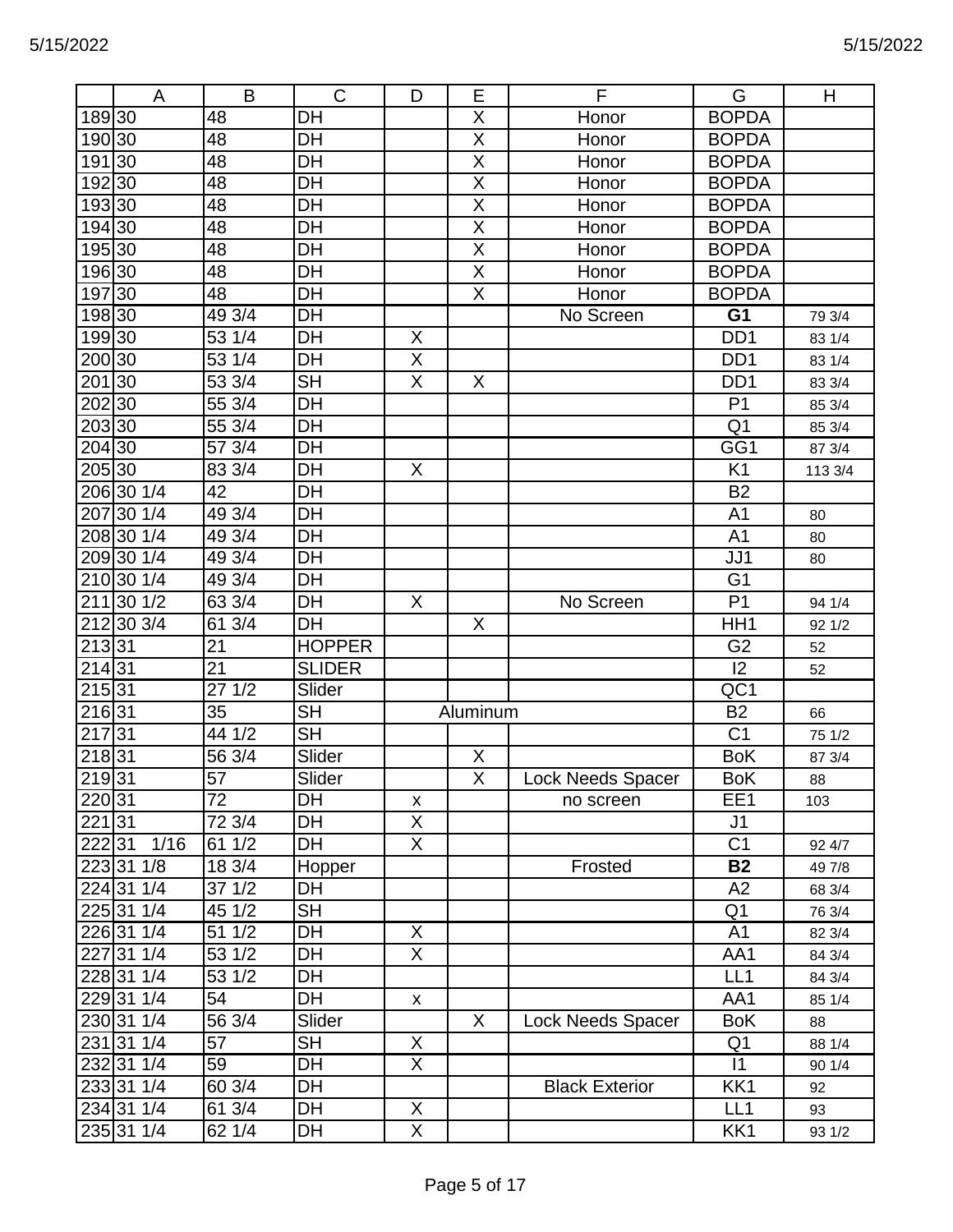|        | A          | B                  | $\mathsf C$              | D                       | E                       | F                        | G                | H       |
|--------|------------|--------------------|--------------------------|-------------------------|-------------------------|--------------------------|------------------|---------|
| 23631  | 1/4        | 64                 | DH                       | X                       |                         | No Screen                | $\overline{P1}$  | 95 1/4  |
| 237    | 31 1/4     | 71 1/4             | DH                       | X                       |                         |                          | CC <sub>1</sub>  | 102 1/2 |
|        | 238 31 1/2 | 35 1/4             | <b>PIC</b>               | $\overline{\mathsf{X}}$ | X                       |                          | H <sub>2</sub>   | 66 3/4  |
| 23931  | 1/2        | 35 1/4             | $\overline{PIC}$         | $\overline{X}$          | $\overline{\mathsf{X}}$ |                          | H <sub>2</sub>   | 66 3/4  |
| 240 31 | 1/2        | 35 1/2             | $\overline{\mathsf{SH}}$ | $\overline{X}$          | $\overline{\mathsf{X}}$ | <b>SLIGHTLY DAMAGE</b>   | 12               | 67      |
| 241    | 31<br>1/2  | 37                 | <b>SH</b>                |                         |                         |                          | H <sub>2</sub>   | 68 1/2  |
|        | 242 31 1/2 | 45                 | DH                       |                         |                         | No screen                | EE1              | 76 1/2  |
| 243 31 | 1/2        | 45 1/8             | DH                       |                         |                         | No Screen                | <b>BOJ</b>       | 76 5/8  |
|        | 244 31 1/2 | 45 1/4             | DH                       |                         |                         |                          | G <sub>1</sub>   | 76 3/4  |
|        | 245 31 1/2 | 451/4              | $\overline{D}$ H         |                         |                         |                          | H1               | 76 3/4  |
| 24631  | 1/2        | 47 1/2             | <b>SH</b>                | X                       | X                       |                          | <b>B1</b>        | 79      |
| 247    | 31<br>1/2  | 1/2<br>51          | $\overline{\mathsf{SH}}$ | X                       | X                       |                          | D <sub>D</sub>   | 83      |
| 248 31 | 1/2        | 1/2<br>51          | <b>SH</b>                | X                       | X                       |                          | D <sub>D</sub> 1 | 83      |
| 249 31 | 1/2        | 1/2<br>51          | <b>SH</b>                | X                       | $\overline{X}$          | No Screen                | H1               | 83      |
| 25031  | 1/2        | 51<br>1/2          | <b>SH</b>                |                         |                         |                          | Q <sub>1</sub>   | 83      |
| 251    | 31<br>1/2  | 57                 | Slider                   |                         | X                       | <b>Lock Needs Spacer</b> | <b>BoK</b>       | 88 1/2  |
|        | 252 31 1/2 | 59 1/2             | <b>SH</b>                | X                       | X                       |                          | DD <sub>1</sub>  | 91      |
| 25331  | 1/2        | 1/2<br>59          | DH                       |                         | $\overline{\mathsf{X}}$ | Tan                      | DD <sub>1</sub>  | 91      |
|        | 254 31 1/2 | 1/2<br>59          | <b>SH</b>                |                         | $\overline{X}$          | Tan                      | P <sub>1</sub>   | 91      |
|        | 255 31 1/2 | 59 1/2             | <b>SH</b>                | X                       | $\overline{X}$          |                          | BB1              |         |
|        | 256 31 1/2 | 60                 | $\overline{\mathsf{SH}}$ |                         | $\overline{\mathsf{X}}$ |                          | II1              | 91 1/2  |
| 257    | 31<br>1/2  | 61                 | DH                       | X                       |                         | Tane                     | CC <sub>1</sub>  |         |
|        | 258 31 1/2 | 61 1/2             | DH                       | $\overline{X}$          |                         |                          | K <sub>1</sub>   | 93      |
|        | 25931 1/2  | 621/4              | DH                       | $\overline{\mathsf{X}}$ |                         |                          | JJ1              | 93 3/4  |
|        | 26031 1/2  | 62 1/4             | DH                       | Χ                       |                         |                          | JJ1              | 93 3/4  |
| 261    | 31<br>1/2  | 62 1/4             | DH                       | $\overline{X}$          |                         |                          | JJ1              | 93 3/4  |
| 262    | 31 1/2     | 62 1/4             | DH                       | $\overline{X}$          |                         |                          | JJ1              | 93 3/4  |
| 26331  | 1/2        | 62 1/4             | DH                       | X                       |                         |                          | JJ1              | 93 3/4  |
| 26431  | 1/2        | 62 1/4             | DH                       | $\overline{X}$          |                         |                          | JJ1              | 93 3/4  |
| 26531  | 1/2        | 62 1/4             | DH                       | $\overline{\mathsf{X}}$ |                         |                          | JJ1              | 93 3/4  |
|        | 266 31 1/2 | 64 1/2             | DT                       | $\overline{X}$          |                         |                          | R <sub>1</sub>   | 96      |
|        | 267 31 1/2 | 67 3/4             | DH                       | X                       |                         |                          | KK1              | 99 1/4  |
|        | 268 31 1/2 | 71 1/2             | <b>SH</b>                |                         | X                       |                          | GG1              | 103     |
|        | 269 31 1/2 | 71 1/2             | <b>SH</b>                | X                       | X                       | Bottom Grid/no screen    | R <sub>1</sub>   | 103     |
|        | 270 31 1/2 | $\overline{7}31/2$ | <b>SH</b>                | $\overline{X}$          |                         |                          | R <sub>1</sub>   | 105     |
|        | 271 31 5/8 | 51 3/4             | <b>SH</b>                | X                       |                         | Aluminum/Brown           | <b>BoJ</b>       | 83 3/8  |
|        | 272 31 3/4 | 45 1/2             | <b>SH</b>                | X.                      |                         | <b>Brown Exterior</b>    | CC <sub>1</sub>  | 77 1/4  |
|        | 273 31 3/4 | $\frac{1}{45}$ 1/2 | <b>SH</b>                | X.                      |                         | <b>Brown Exterior</b>    | CC <sub>1</sub>  | 77 1/4  |
|        | 274 31 3/4 | 45 1/2             | <b>SH</b>                |                         |                         |                          | Q <sub>1</sub>   | 77 1/4  |
|        | 275 31 3/4 | 49 1/4             | DH                       | X                       |                         |                          | HH <sub>1</sub>  | 81      |
|        | 276 31 3/4 | 49 1/4             | DH                       |                         |                         |                          | II1              | 81      |
|        | 277 31 3/4 | 49 1/4             | DH                       |                         |                         |                          | II1              | 81      |
|        | 278 31 3/4 | 49 1/2             | <b>PIC</b>               | X                       |                         |                          | II1              | 81 1/4  |
|        | 279 31 3/4 | 53 1/4             | <b>SH</b>                | X.                      |                         | <b>Tan Exterior</b>      | CC <sub>1</sub>  | 85      |
|        | 280 31 3/4 | 53 1/4             | DH                       |                         |                         |                          | 1                | 85      |
|        | 281 31 3/4 | 53 1/2             | DH                       |                         |                         |                          | L1               | 85 1/4  |
|        | 282 31 3/4 | 53 1/2             | DH                       |                         |                         |                          | L1               |         |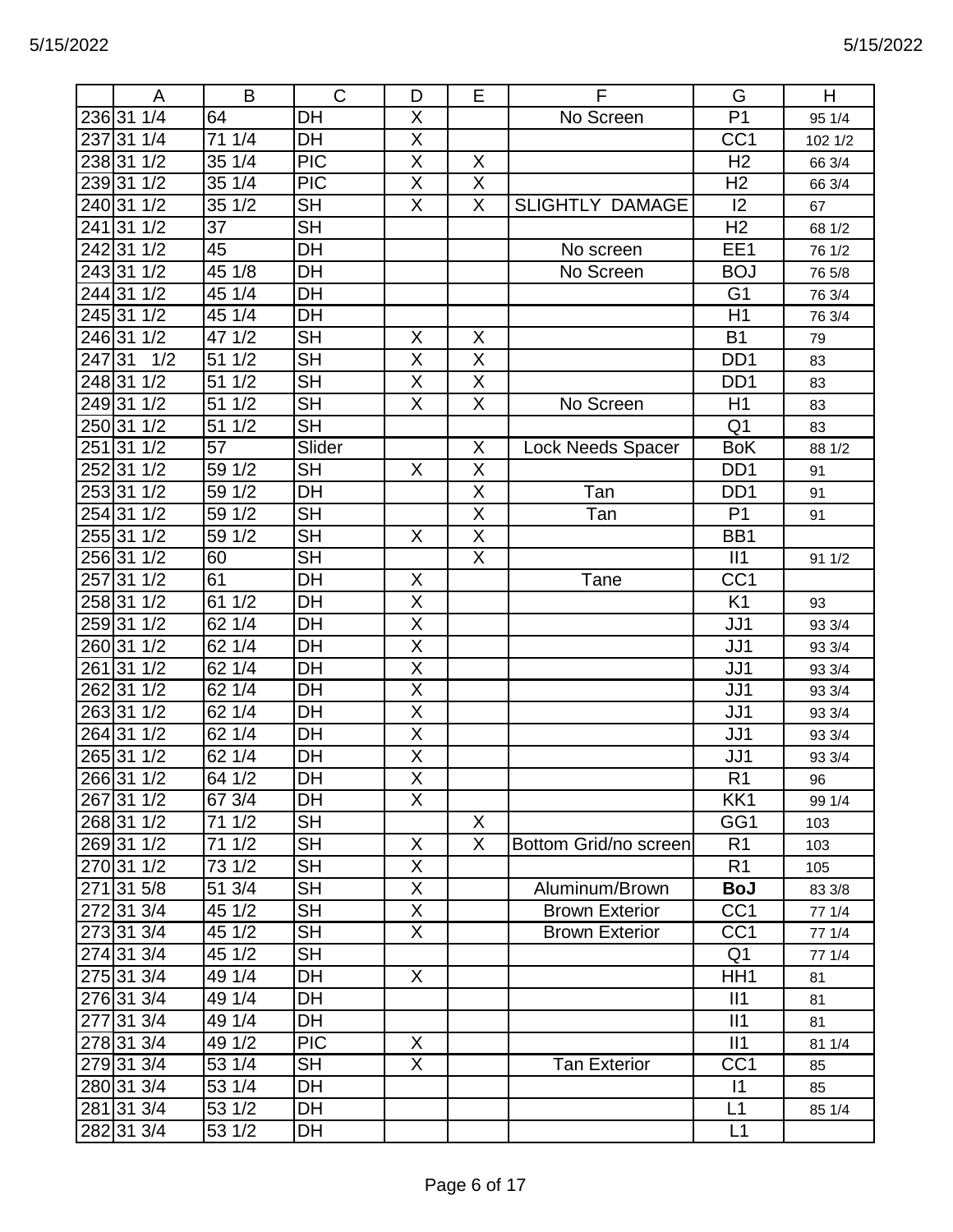| Α                  | B                  | $\mathsf{C}$  | D                       | Е | F                     | G                | Н       |
|--------------------|--------------------|---------------|-------------------------|---|-----------------------|------------------|---------|
| 283 31 3/4         | 53 3/4             | <b>DH</b>     | X                       |   |                       | $\vert$ 1        | 85 1/2  |
| 284 31 3/4         | 54                 | DH            | X                       |   |                       | BB1              | 85 3/4  |
| 285 31 3/4         | 61 1/4             | <b>PIC</b>    | $\overline{X}$          |   |                       | LL <sub>1</sub>  | 93      |
| 286 31 3/4         | 62 1/4             | DH            | $\overline{X}$          |   | <b>Tan Exterior</b>   | CC <sub>1</sub>  | 94      |
| 31 3/4<br>287      | 62 1/2             | <b>SH</b>     | $\overline{X}$          |   |                       | BB1              | 94 1/4  |
| 288 31 3/4         | 63 1/4             | DH            | X                       |   |                       | H1               | 95      |
| 289 31 3/4         | 63 1/4             | DH            | $\overline{X}$          |   |                       | HH1              | 95      |
| 290 31 3/4         | 63 1/2             | DH            | $\mathsf X$             |   |                       | H1               | 95 1/4  |
| 291 31 3/4         | 65 1/4             | <b>DH</b>     | X                       |   |                       | HH <sub>1</sub>  | 97      |
| 31 3/4<br>292      | 65 1/4             | DH            | $\overline{\mathsf{X}}$ |   |                       | II1              | 97      |
| 293 31 3/4         | 65 1/4             | DH            | $\overline{X}$          |   |                       | II1              | 97      |
| 294 31 3/4         | 65 1/2             | <b>DH</b>     | X                       |   |                       | FF1              | 97 1/4  |
| 295 31 3/4         | 65 1/2             | DH            | $\overline{X}$          |   |                       | FF <sub>1</sub>  | 97 1/4  |
| 296 31 3/4         | 70 1/8             | <b>SH</b>     | $\overline{X}$          |   |                       | <b>BOJ</b>       | 101 7/8 |
| 31 3/4<br>297      | 70 3/4             | <b>PIC</b>    | X                       |   |                       | K <sub>1</sub>   | 102 1/2 |
| 298 31 13/16       | 61 1/2             | DH            |                         |   | <b>Black Exterior</b> | LL <sub>1</sub>  | 93 1/3  |
| 299 31 13/16       | 61 1/2             | DH            |                         |   | <b>Black Exterior</b> | LL <sub>1</sub>  | 93 1/3  |
| 300 31 7/8         | 53 1/2             | DH            | X                       |   | Tan ext.              | CC <sub>1</sub>  | 85 3/8  |
| 301 32             | 24                 | Slider        |                         | X | Tan                   | G <sub>2</sub>   | 56      |
| 302 32             | 45 1/2             | <b>DH</b>     | X                       |   |                       | G <sub>1</sub>   | 77 1/2  |
| 303 32             | 54                 | DH            |                         |   | <b>NO SCREEN</b>      | BB1              | 86      |
| 304 32             | 54                 | DH            |                         |   | <b>NO SCREEN</b>      | BB1              | 86      |
| $305\overline{32}$ | 54                 | DH            | X                       |   |                       | $\vert$ 1        | 86      |
| 306 32             | 55                 | <b>SH</b>     | $\overline{X}$          | X |                       | $\overline{CC1}$ | 87      |
| 307 32             | 62 1/2             | DH            | X                       |   |                       | H1               | 94 1/2  |
| 308 32             | 62 1/2             | <b>DH</b>     | X                       |   |                       | $\vert$ 1        | 94 1/2  |
| 309 32             | 63 3/4             | DH            |                         | X | Survivor              | E <sub>1</sub>   |         |
| 310 32             | 70 1/8             | <b>SH</b>     | X                       |   |                       | <b>BOJ</b>       | 102 1/8 |
| 311 32             | 72 1/2             | <b>DH</b>     | X                       |   |                       | E <sub>1</sub>   |         |
| 32<br>312          | $\frac{1}{73}$ 1/2 | DH            |                         |   |                       | E <sub>1</sub>   |         |
| 313 32             | $73 \frac{1}{2}$   | <b>SH</b>     | X                       |   |                       | LL1              |         |
| 314 32             | 76 1/4             | DH            | X                       |   |                       | FF <sub>1</sub>  | 108 1/4 |
| 315 32 1/4         | 37 1/2             | DH            | X                       |   |                       | H <sub>2</sub>   | 69 3/4  |
| 316 32 1/4         | 48 1/2             | DH            |                         |   |                       | HH <sub>1</sub>  | 80 3/4  |
| 317 32 1/4         | 54                 | DH            | X                       |   |                       | AA1              | 86 1/4  |
| 318 32 1/4         | 54                 | DH            |                         |   | No Screen             | H1               | 86 1/4  |
| 319 32 1/4         | 56 3/4             | Slider        |                         | X | Lock Needs Spacer     | <b>BoK</b>       | 89      |
| 320 32 1/4         | 73 1/2             | DH            | X                       |   | No Screen             | KK1              | 105 3/4 |
| 321 32 1/4         | 73 1/2             | DH            | X                       |   | No Screen             | KK1              | 105 3/4 |
| 322 32 1/4         | 73 3/4             | <b>DH</b>     | $\overline{X}$          |   |                       | R <sub>1</sub>   | 106     |
| 323 32 1/4         | 73 3/4             | DH            | $\mathsf X$             |   |                       | R <sub>1</sub>   |         |
| 324 32 1/4         | 75                 | DH            | $\mathsf X$             |   | No Screen/Tan ext     | K <sub>1</sub>   | 107 1/4 |
| 325 32 1/4         | 751/4              | DH            | $\overline{X}$          |   |                       | FF <sub>1</sub>  | 107 1/2 |
| 7/16<br>326 32     | 63 1/8             | DH            | X                       |   |                       | P <sub>1</sub>   | 95 4/7  |
| 327 32 7/16        | 63 1/2             | DH            | X                       |   |                       | K <sub>1</sub>   | 96      |
| 328 32 7/16        | $\sqrt{63}$ 1/2    | <b>DH</b>     | $\overline{\mathsf{X}}$ |   |                       | R <sub>1</sub>   |         |
| 329 32 1/2         | 20                 | <b>SLIDER</b> |                         |   |                       | G <sub>2</sub>   | 52 1/2  |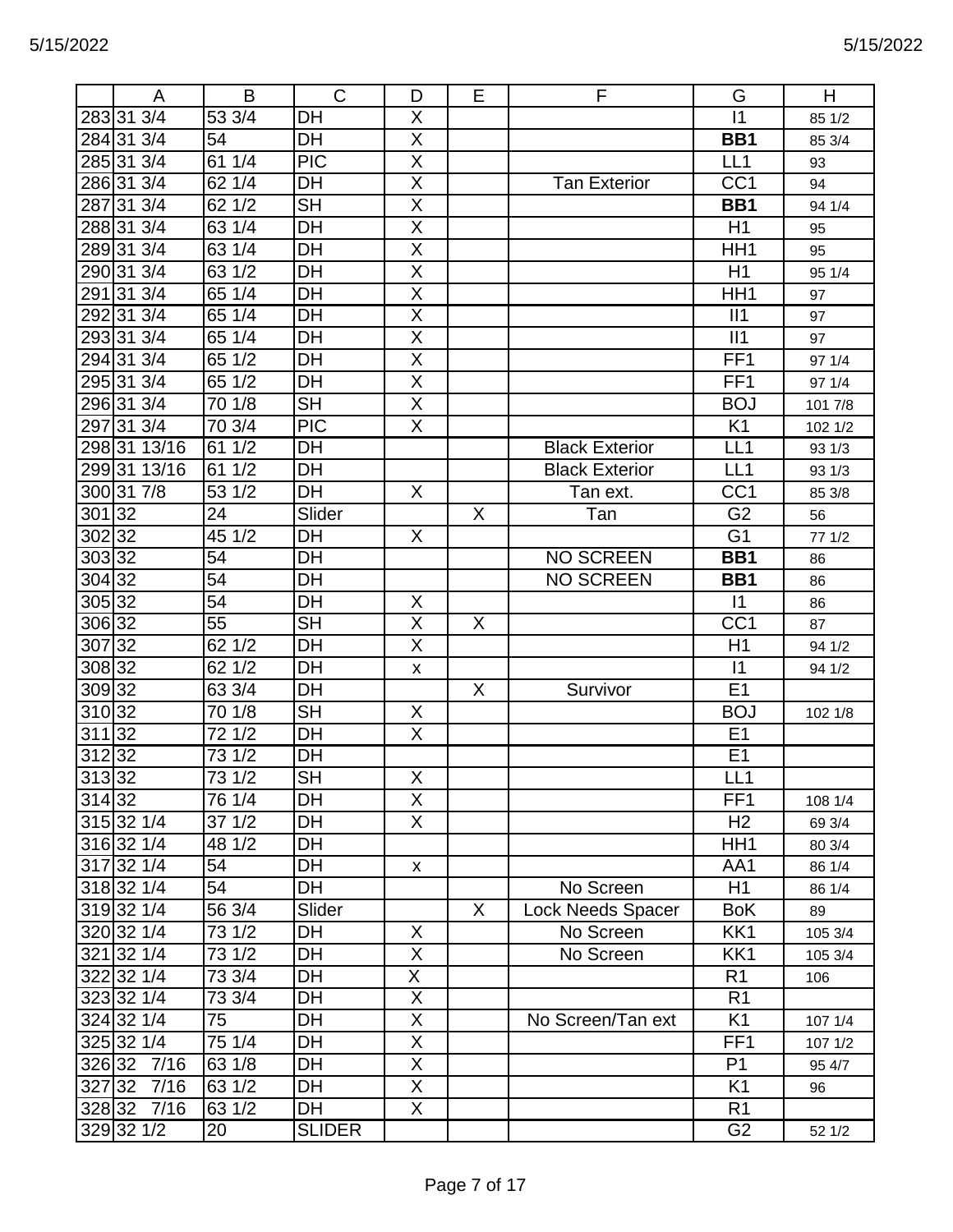|        | A          | B      | $\mathsf{C}$             | D                       | E. | F                | G                | H       |
|--------|------------|--------|--------------------------|-------------------------|----|------------------|------------------|---------|
|        | 330 32 1/2 | 20     | <b>SLIDER</b>            |                         |    |                  | H <sub>2</sub>   | 52 1/2  |
|        | 331 32 1/2 | 58     | DH                       | X                       |    |                  | H1               | 90 1/2  |
|        | 332 32 1/2 | 62 1/2 | $\overline{\mathsf{SH}}$ |                         |    |                  | 1                | 95      |
|        | 333 32 1/2 | 635/8  | <b>DH</b>                | $\mathsf X$             |    |                  | C <sub>1</sub>   | 96 1/8  |
|        | 334 32 1/2 | 69 1/2 | DH                       | $\overline{X}$          |    |                  | Q <sub>1</sub>   | 102     |
|        | 335 32 1/2 | 73 1/2 | <b>DH</b>                | $\overline{X}$          |    |                  | K <sub>1</sub>   | 106     |
|        | 336 32 1/2 | 751/4  | DH                       | $\overline{\mathsf{X}}$ |    |                  | L1               | 107 3/4 |
|        | 337 32 5/8 | 63     | DH                       | $\overline{X}$          |    |                  | P <sub>1</sub>   | 95 5/8  |
|        | 338 32 5/8 | 63     | $\overline{DH}$          | $\overline{\mathsf{X}}$ |    |                  | P <sub>1</sub>   |         |
|        | 339 32 3/4 | 49 1/4 | DH                       |                         |    |                  | J <sub>1</sub>   | 82      |
|        | 340 32 3/4 | 49 1/4 | DH                       |                         |    |                  | J <sub>1</sub>   | 82      |
|        | 341 32 3/4 | 53 1/2 | DH                       | X                       |    |                  | D <sub>D</sub> 1 | 86 1/4  |
|        | 342 32 3/4 | 57     | Slider                   |                         |    |                  | <b>B1</b>        | 89 3/4  |
|        | 343 32 3/4 | 62     | DH                       | X                       |    |                  | AA1              | 94 3/4  |
|        | 344 32 3/4 | 63 1/4 | DH                       | $\overline{\mathsf{X}}$ |    |                  | KK1              | 96      |
|        | 345 32 3/4 | 63 1/4 | DH                       | $\overline{\mathsf{X}}$ |    |                  | KK1              | 96      |
|        | 346 32 3/4 | 63 1/2 | DH                       | $\overline{X}$          |    |                  | R <sub>1</sub>   | 96 1/4  |
|        | 347 32 3/4 | 65 1/4 | DH                       | $\overline{X}$          |    |                  | E1               |         |
|        | 348327/8   | 65 3/4 | DH                       | X                       |    |                  | E1               |         |
| 349 33 |            | 23 3/4 | <b>PIC</b>               |                         |    |                  | G <sub>2</sub>   | 56 3/4  |
| 350 33 |            | 49     | DH                       |                         |    | <b>NO SCREEN</b> | <b>B1</b>        | 82      |
| 35133  |            | 52     | DH                       | X                       |    |                  | AA1              | 85      |
| 352 33 |            | 55     | DH                       |                         |    | no screen        | AA1              | 88      |
| 35333  |            | 62 1/2 | <b>SH</b>                | X                       |    | Top grid         | K <sub>1</sub>   |         |
| 354 33 |            | 62 3/4 | DH                       |                         |    |                  | Q <sub>1</sub>   | 95 3/4  |
| 35533  |            | 651/4  | DH                       | X                       |    | No Screen        | R <sub>1</sub>   | 98 1/4  |
| 356 33 |            | 69 1/2 | DH                       |                         |    |                  | AA1              | 102 1/2 |
| 357    | 33 1/8     | 68 1/2 | DH                       | X                       |    |                  | L1               | 101 5/8 |
| 35833  | 3/16       | 68 1/2 | DH                       | X                       |    |                  | K <sub>1</sub>   | 101 2/3 |
|        | 359 33 1/4 | 47 1/4 | Slider                   |                         |    |                  | D <sub>D</sub> 1 | 80 1/2  |
|        | 360 33 1/4 | 551/2  | $\overline{DH}$          |                         |    |                  | HH <sub>1</sub>  | 88 3/4  |
|        | 361 33 1/4 | 55 1/2 | DH                       |                         |    |                  | K <sub>1</sub>   | 88 3/4  |
|        | 362 33 1/4 | 63 3/8 | DH                       | X                       |    | No Screen        | H1               | 96 5/8  |
|        | 363 33 1/4 | 65 1/2 | DH                       | $\overline{X}$          |    |                  | GG1              | 98 3/4  |
|        | 364 33 1/4 | 72 3/4 | DH                       |                         |    |                  | L1               | 106     |
|        | 365 33 1/4 | 74 3/4 | <b>SH</b>                | X                       |    | No Screen        | <b>BOJ</b>       | 108     |
|        | 366 33 1/4 | 75 3/4 | DH                       | $\overline{X}$          |    |                  | FF <sub>1</sub>  | 109     |
|        | 367 33 1/4 | 76     | DH                       | X                       |    |                  | L1               | 109 1/4 |
|        | 368 33 3/8 | 63     | DH                       | X                       |    | No screen        | HH1              | 96 3/8  |
|        | 369 33 1/2 | 69     | DH                       | X                       |    |                  | KK1              | 102 1/2 |
|        | 370 33 1/2 | 69 1/2 | DH                       | X                       |    |                  | FF <sub>1</sub>  | 103     |
|        | 371 33 1/2 | 73 3/4 | DH                       | X                       |    |                  | KK1              | 107 1/4 |
|        | 372 33 5/8 | 64 3/4 | DH                       | X                       |    |                  | QC1              |         |
|        | 373 33 3/4 | 32 1/4 | not filled in            |                         |    |                  | QC1              |         |
|        | 374 33 3/4 | 33 1/4 | DH                       |                         |    |                  | G <sub>2</sub>   | 67      |
|        | 375 33 3/4 | 55 3/4 | DH                       | X                       |    |                  | AA1              | 89 1/2  |
|        | 376 33 3/4 | 69 1/2 | DH                       | Χ                       |    |                  | CC <sub>1</sub>  | 103 1/4 |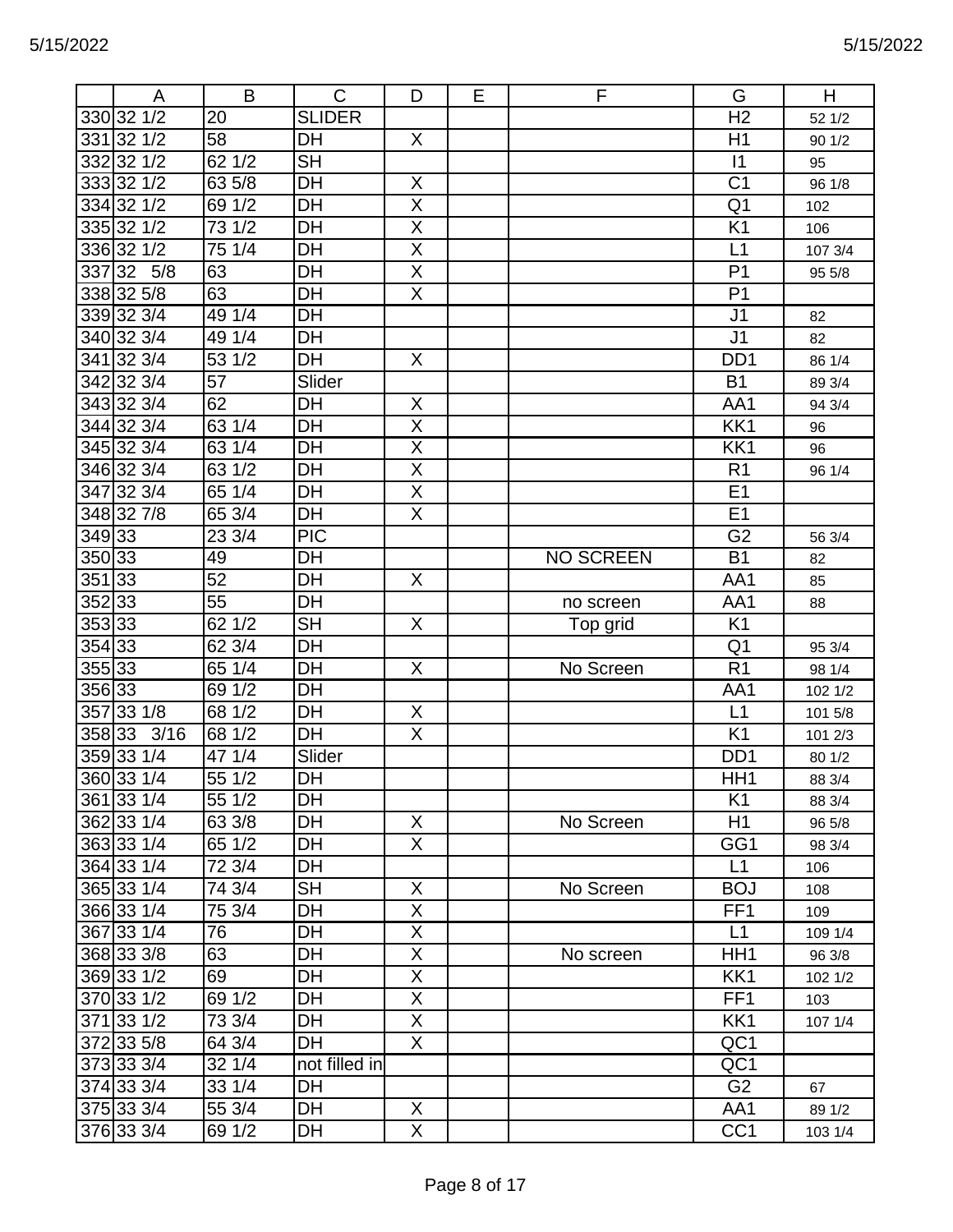|                | A              | B      | $\mathsf{C}$     | D                            | E              | F         | G                | H            |
|----------------|----------------|--------|------------------|------------------------------|----------------|-----------|------------------|--------------|
|                | 377 33 3/4     | 693/4  | DH               | X                            |                | No Screen | JJ1              | 103 1/2      |
|                | 378 33 3/4     | 70 1/2 | <b>DH</b>        |                              |                |           | FF <sub>1</sub>  | 104 1/4      |
|                | 379 33 3/4     | 74 3/4 | DH               | X<br>X                       |                |           | JJ1              | 108 1/2      |
|                | 380 33 7/8     | 33 1/2 | DH               |                              |                | No Screen | G <sub>2</sub>   | 67 3/8       |
| 381 34         |                | 33 3/4 | DH               |                              |                |           | H <sub>2</sub>   | 67 3/4       |
| 38234          |                | 34     | <b>SLIDER</b>    |                              |                | Aluminum  | P <sub>2</sub>   |              |
| 383334         |                | 45 1/2 | DH               | X                            |                |           | AA1              | 68<br>79 1/2 |
| 38434          |                | 47 1/4 | DH               |                              |                |           | $\vert$ 1        | 81 1/4       |
| 38534          |                | 48     | $\overline{PIC}$ |                              |                |           | $\overline{OC1}$ |              |
| 38634          |                | 60     | DH               |                              |                |           | FF <sub>1</sub>  |              |
| 38734          |                | 68     | DH               | X                            |                |           | E <sub>1</sub>   | 94           |
| 38834          |                | 69 1/2 | DH               | $\overline{X}$               |                |           | FF <sub>1</sub>  |              |
|                |                |        |                  |                              |                |           |                  | 103 1/2      |
| 38934<br>39034 |                | 69 1/2 | <b>DH</b><br>DH  | X                            |                |           | GG1              | 103 1/2      |
|                |                | 69 1/2 |                  | X                            |                |           | JJ1              | 103 1/2      |
| 391 34         |                | 69 1/2 | DH               | X<br>$\overline{\mathsf{X}}$ |                |           | JJ1              | 103 1/2      |
| 392 34         |                | 69 1/2 | DH               |                              |                |           | JJ1              | 103 1/2      |
| 39334          |                | 69 1/2 | DH               | X                            |                |           | L1               | 103 1/2      |
| 39434          |                | 69 1/2 | DH               | $\overline{\mathsf{X}}$      |                |           | L1               | 103 1/2      |
| 39534          |                | 69 3/4 | DH               | X                            |                |           | FF <sub>1</sub>  | 103 3/4      |
| 39634          |                | 80     | DH               |                              |                |           | K <sub>1</sub>   |              |
|                | 397 34 1/8     | 62 1/2 | DH               |                              |                |           | E1               |              |
|                | 398 34 1/4     | 17 3/4 | <b>PIC</b>       |                              |                |           | <b>B2</b>        |              |
|                | 399 34 1/4     | 26 1/2 | PIC              |                              |                |           | 12               | 60 3/4       |
|                | 400 34 1/4     | 26 1/2 | <b>PIC</b>       |                              |                |           | 12               | 60 3/4       |
|                | 40134 1/4      | 26 1/2 | $\overline{PIC}$ |                              |                |           | 12               | 60 3/4       |
|                | 402 34 1/4     | 35     | <b>PIC</b>       |                              |                |           | H <sub>2</sub>   | 69 1/4       |
|                | 403 34 1/4     | 53 3/4 | <b>SH</b>        | X                            |                |           | BB1              | 88           |
|                | 404 34 1/4     | 62 1/2 | <b>PIC</b>       |                              |                |           | AA1              | 96 3/4       |
|                | 405 34 1/4     | 62 1/2 | DH               | X                            |                | No Screen | P <sub>1</sub>   | 96 3/4       |
|                | 406 34 1/4     | 63 1/4 | DH               | X                            |                |           | K <sub>1</sub>   | 97 1/2       |
|                | 407 34 1/4     | 69 1/4 | $\overline{DH}$  | $\overline{X}$               |                | 1 Grid    | LL1              | 103 1/2      |
|                | 408 34 1/4     | 69 3/4 | <b>DH</b>        | X                            |                |           | HH <sub>1</sub>  | 104          |
|                | 409 34 1/4     | 693/4  | DH               | X                            |                |           | L1               | 104          |
|                | 410 34 1/4     | 69 3/4 | <b>DH</b>        | $\overline{X}$               |                |           | L1               | 69           |
|                | 411 34 1/4     | 70     | <b>TWIN DH</b>   |                              |                |           | J <sub>1</sub>   | 104 1/4      |
|                | $412$ 34 $1/2$ | 34 1/2 | <b>SH</b>        |                              | X              | Aluminum  | <b>B1</b>        | 69           |
|                | 413 34 1/2     | 34 1/2 | <b>SH</b>        |                              | $\overline{X}$ | Aluminum  | <b>B1</b>        | 69           |
|                | 414 34 1/2     | 46 1/4 | <b>DH</b>        | X                            |                | No Screen | <b>BOJ</b>       | 80 3/4       |
|                | 415 34 1/2     | 46 1/4 | DH               |                              |                | No Screen | <b>BOJ</b>       | 80 3/4       |
|                | 416 34 1/2     | 46 1/4 | DH               | X                            |                |           | LL1              | 80 3/4       |
|                | 417 34 1/2     | 51     | DH               |                              |                |           | H1               | 85 1/2       |
|                | 418 34 1/2     | 55 3/4 | DH               | X                            |                |           | $\vert$ 1        | 90 1/4       |
|                | 419 34 1/2     | 56 3/4 | Case             |                              |                |           | <b>BOA</b>       |              |
|                | 420 34 1/2     | 57 1/2 | DH               | X                            |                |           | II1              | 92           |
|                | 421 34 1/2     | 58 1/4 | <b>DH</b>        | X.                           |                | No screen | BB1              | 92 3/4       |
|                | 422 34 1/2     | 58 1/4 | <b>DH</b>        |                              |                | Damaged   | C <sub>1</sub>   | 92 3/4       |
|                | 423 34 1/2     | 60 1/2 | DH               | $\mathsf{X}^-$               |                | no screen | P <sub>1</sub>   | 95           |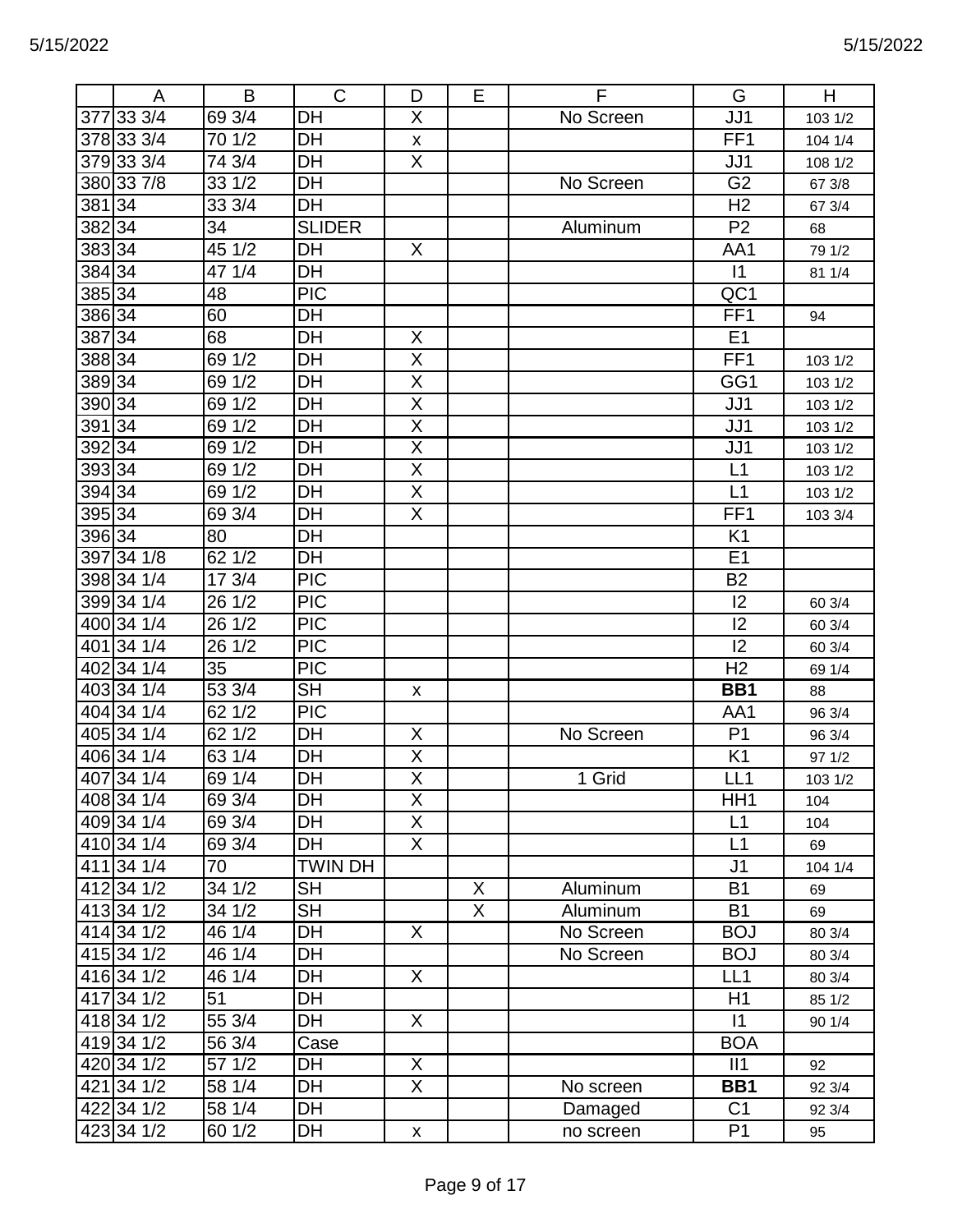|        | A               | B                          | $\mathsf{C}$             | D                       | Е | F                   | G               | H       |
|--------|-----------------|----------------------------|--------------------------|-------------------------|---|---------------------|-----------------|---------|
|        | 424 34 1/2      | 63 1/4                     | DH                       | X                       |   |                     | $\overline{C1}$ | 97 3/4  |
|        | 425 34 1/2      | 65 3/8                     | DH                       |                         |   |                     | JJ1             | 99 7/8  |
|        | 426 34 1/2      | 66                         | <b>TwinDH</b>            |                         |   |                     | QC1             |         |
|        | 427 34 1/2      | 66                         | TwinDH                   |                         |   |                     | QC1             |         |
|        | 428 34 1/2      | 69 1/2                     | DH                       | X                       |   | 1 Grid              | LL1             | 104     |
|        | 429 34 1/2      | 69 3/4                     | DH                       | $\overline{\mathsf{X}}$ |   |                     | L1              | 104 1/4 |
|        | 430 34 1/2      | 69 3/4                     | <b>DH</b>                | X                       |   |                     | L1              | 104 1/4 |
|        | 43134 1/2       | 70 1/4                     | DH                       | X                       |   | No Screen           | LL <sub>1</sub> | 104 3/4 |
|        | 432 34 5/8      | 59                         | <b>SH</b>                | X                       |   |                     | L1              | 93 5/8  |
|        | 433 34 3/4      | 42 1/4                     | <b>PIC</b>               |                         |   |                     | A <sub>1</sub>  | 77      |
|        | 434 34 3/4      | 45 3/4                     | DH                       |                         |   |                     | A <sub>1</sub>  | 80 1/2  |
|        | 435 34 3/4      | 45 3/4                     | <b>DH</b>                | X                       |   |                     | HH1             | 80 1/2  |
|        | 436 34 3/4      | 46 3/4                     | <b>SH</b>                |                         |   |                     | II1             | 81 1/2  |
|        | 437 34 3/4      | 46 3/4                     | <b>SH</b>                |                         |   |                     | II1             | 81 1/2  |
|        | 438 34 3/4      | 46 3/4                     | <b>SH</b>                |                         |   |                     | II1             | 81 1/2  |
|        | 439343/4        | 46 3/4                     | Slider                   |                         |   |                     | G <sub>1</sub>  |         |
|        | 440 34 3/4      | 48 1/2                     | DH                       |                         |   |                     | KK1             | 83 1/4  |
|        | 441 34 3/4      | 52                         | <b>SH</b>                |                         |   |                     | EE1             | 86 3/4  |
|        | 442 34 3/4      | 59 1/2                     | DH                       | X                       |   |                     | C <sub>1</sub>  | 94 1/4  |
|        | 443 34 3/4      | 60                         | DH                       | X                       |   |                     | BB1             | 94 3/4  |
|        | 444 34 3/4      | 60 1/2                     | DH                       | X                       |   | no screen           | BB1             | 95 1/4  |
|        | 445 34 3/4      | 64 3/4                     | Case                     | X                       |   |                     | <b>BOA</b>      |         |
|        | 446 34 3/4      | 68 1/2                     | DH                       | X                       |   |                     | J <sub>1</sub>  | 103 1/4 |
|        | 447 34 3/4      | 69 1/4                     | DH                       | $\overline{X}$          |   | 1 Grid              | LL <sub>1</sub> | 104     |
|        | 448 34 3/4      | 69 1/4                     | DH                       | $\overline{X}$          |   |                     | LL <sub>1</sub> | 104     |
|        | 449347/8        | 71                         | <b>PIC</b>               | X                       |   |                     | K <sub>1</sub>  | 105 7/8 |
| 45035  |                 | 29                         | DH                       |                         |   |                     | H <sub>2</sub>  | 64      |
| 451    | $\overline{35}$ | 45 1/4                     | Slider                   |                         |   | Brown ext.          | C <sub>1</sub>  | 80 1/4  |
| 45235  |                 | 46 3/8                     | <b>SH</b>                | X                       | X | Aluminum            | <b>B1</b>       | 81 3/8  |
| 45335  |                 | 48 1/2                     | <b>DH</b>                |                         |   |                     | DD <sub>1</sub> | 83 1/2  |
| 454 35 |                 | 51                         | $\overline{\mathsf{SH}}$ |                         |   | Aluminum            | $\overline{B1}$ | 86      |
| 455 35 |                 | 51 1/4                     | <b>SH</b>                | X                       | X | Aluminum            | <b>B1</b>       | 86 1/4  |
| 456 35 |                 | 53 1/8                     | DH                       | X.                      |   |                     | FF <sub>1</sub> | 88 1/8  |
| 457 35 |                 | 58                         | DH                       | X.                      |   | No Screen           | H1              | 93      |
| 458 35 |                 | 59 3/4                     | <b>SH</b>                |                         |   |                     | BB1             | 94 3/4  |
| 45935  |                 | 64 1/2                     | Case                     | X                       |   |                     | <b>BOA</b>      |         |
| 460 35 |                 | 71                         | <b>PIC</b>               |                         | X |                     | GG1             | 106     |
| 461 35 |                 | 79 1/2                     | DH                       | X                       |   |                     | K <sub>1</sub>  | 114 1/2 |
| 462 35 |                 | 79 1/2                     | <b>DH</b>                | X.                      |   |                     | K <sub>1</sub>  | 114 1/2 |
|        | 463 35 1/4      | 23 3/4                     | <b>HOPPER</b>            |                         |   | <b>BROKEN LATCH</b> | A2              | 59      |
|        | 464 35 1/4      | 32 1/2                     | Slider                   |                         |   |                     | G <sub>2</sub>  |         |
|        | 465 35 1/4      | 33 1/2                     | DH                       |                         |   |                     | HH <sub>1</sub> | 68 3/4  |
|        | 466 35 1/4      | 351/2                      | <b>PIC</b>               | X                       |   |                     | QC1             | 70 3/4  |
|        | 467 35 1/4      | 35 1/2                     | <b>PIC</b>               | $\mathsf{X}$            |   |                     | QC1             | 70 3/4  |
|        | 468 35 1/4      | $\overline{3}6\frac{3}{4}$ | Case                     |                         |   | <b>Brown Ext</b>    | <b>BOA</b>      |         |
|        | 469 35 1/4      | 46 1/2                     | DH                       |                         |   |                     | HH <sub>1</sub> | 81 3/4  |
|        | 470 35 1/4      | 69 5/8                     | DH                       | X                       |   |                     | L1              | 104 7/8 |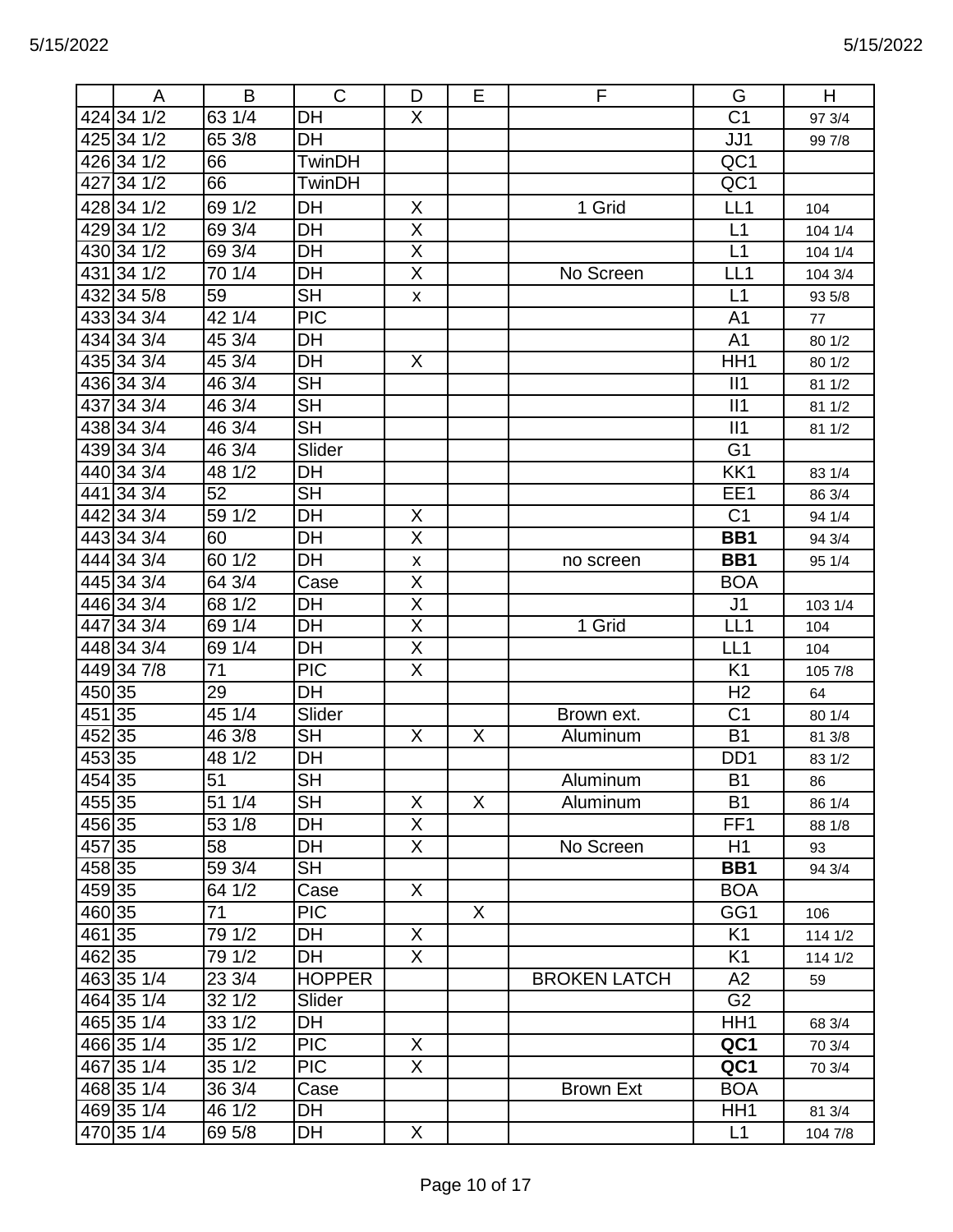|     | Α          | B      | $\mathsf{C}$    | D                       | E | F                     | G                | Н       |
|-----|------------|--------|-----------------|-------------------------|---|-----------------------|------------------|---------|
| 471 | 35 1/4     | 69 3/4 | DH              | X                       |   |                       | J <sub>1</sub>   | 105     |
| 472 | 35 1/4     | 69 3/4 | DH              | $\overline{\sf x}$      |   |                       | R <sub>1</sub>   | 105     |
| 473 | 35 1/4     | 69 3/4 | DH              | X                       |   |                       | R <sub>1</sub>   | 105     |
|     | 474 35 1/4 | 69 3/4 | DH              | Χ                       |   |                       | R <sub>1</sub>   | 105     |
|     | 475 35 1/4 | 69 3/4 | DH              | $\overline{\mathsf{X}}$ |   |                       | R <sub>1</sub>   | 105     |
|     | 476 35 1/4 | 73 1/4 | <b>SH</b>       |                         |   |                       | GG1              | 108 1/2 |
| 477 | 35 1/4     | 84     | DH              |                         |   |                       | KK1              | 119 1/4 |
|     | 478 35 1/4 | 84     | DH              |                         |   |                       | KK1              | 119 1/4 |
|     | 479 35 1/4 | 84     | DH              |                         |   |                       | KK1              | 119 1/4 |
|     | 480 35 1/4 | 84     | DH              |                         |   |                       | KK1              | 119 1/4 |
| 481 | 35 1/4     | 84     | DH              |                         |   |                       | KK1              | 119 1/4 |
| 482 | 35 1/2     | 221/2  | <b>SLIDER</b>   | X                       |   | <b>BROWN EXT</b>      | A2               | 58      |
|     | 483351/2   | 33     | DH              |                         |   |                       | <b>B2</b>        | 68 1/2  |
|     | 484 35 1/2 | 37     | DH              |                         |   |                       | A2               | 72 1/2  |
|     | 485 35 1/2 | 37     | DH              |                         |   | No screen             | <b>B2</b>        | 72 1/2  |
|     | 486 35 1/2 | 37     | DH              | X                       |   |                       | G <sub>2</sub>   | 72 1/2  |
| 487 | 35 1/2     | 37 1/8 | DH              |                         |   |                       | <b>B2</b>        | 72 5/8  |
|     | 488 35 1/2 | 37 1/8 | DH              |                         |   |                       | <b>B2</b>        | 72 5/8  |
|     | 489 35 1/2 | 47 3/8 | <b>SH</b>       |                         | X |                       | A <sub>1</sub>   | 82 7/8  |
|     | 490 35 1/2 | 47 1/2 | <b>SH</b>       | Χ                       | Χ |                       | D <sub>D</sub> 1 | 83      |
| 491 | 35 1/2     | 47 5/8 | <b>SH</b>       | $\sf X$                 | X |                       | G <sub>1</sub>   | 83 1/8  |
| 492 | 35 1/2     | 47 7/8 | DH              |                         |   |                       | G <sub>1</sub>   | 83 3/8  |
|     | 493 35 1/2 | 49 1/4 | DH              |                         |   |                       | BB1              | 84 3/4  |
|     | 494 35 1/2 | 51     | DH              |                         |   |                       | BB1              | 86 1/2  |
|     | 495 35 1/2 | 51 1/2 | <b>SH</b>       | X                       | X |                       | B <sub>1</sub>   | 87      |
|     | 496 35 1/2 | 51 1/2 | DH              | X                       | X |                       | $\vert$ 1        | 87      |
| 497 | 35 1/2     | 51 3/4 | H               | $\overline{X}$          | X | Aluminum              | <b>BoJ</b>       | 87 1/4  |
|     | 498 35 1/2 | 52 1/4 | Slider          |                         |   |                       | C <sub>1</sub>   | 87 3/4  |
|     | 499 35 1/2 | 53     | DH              |                         |   |                       | EE1              | 88 1/2  |
|     | 500 35 1/2 | 53     | DH              |                         |   | No Screen             | EE1              | 88 1/2  |
|     | 501 35 1/2 | 53     | $\overline{DH}$ |                         |   |                       | EE1              |         |
|     | 502 35 1/2 | 53 1/4 | DH              | X                       |   |                       | HH <sub>1</sub>  | 88 3/4  |
|     | 503 35 1/2 | 53 1/4 | DH              |                         |   |                       | $\vert$ 1        | 88 3/4  |
|     | 504 35 1/2 | 53 1/4 | DH              | X.                      |   |                       | $\vert$ 1        | 88 3/4  |
|     | 505 35 1/2 | 53 1/2 | DH              |                         |   |                       | D <sub>D</sub> 1 | 89      |
|     | 506 35 1/2 | 53 1/2 | DH              | X                       |   |                       | HH <sub>1</sub>  | 89      |
|     | 507 35 1/2 | 53 1/2 | DH              | $\overline{X}$          |   |                       | JJ1              | 89      |
|     | 508 35 1/2 | 57     | DH              |                         |   |                       | $\vert$ 1        | 92 1/2  |
|     | 509 35 1/2 | 58     | DH              | X.                      |   |                       | BB1              | 93 1/2  |
|     | 510 35 1/2 | 59     | <b>SH</b>       |                         |   | Aluminum              | <b>B1</b>        | 94 1/2  |
|     | 511 35 1/2 | 59 1/4 | Slider          |                         |   | <b>Black Exterior</b> | II1              | 94 3/4  |
|     | 512 35 1/2 | 59 1/4 | Slider          |                         |   | <b>Black Exterior</b> | II1              | 94 3/4  |
|     | 513 35 1/2 | 59 1/4 | Slider          |                         |   | <b>Black Exterior</b> | II1              | 94 3/4  |
|     | 514 35 1/2 | 59 1/2 | <b>SH</b>       | X                       | X |                       | BB1              | 95      |
|     | 515 35 1/2 | 59 1/2 | <b>SH</b>       |                         | X |                       | D <sub>D</sub> 1 | 95      |
|     | 516 35 1/2 | 59 1/2 | <b>SH</b>       | X                       | X | Aluminum              | H1               | 95      |
|     | 517 35 1/2 | 59 1/2 | SH              |                         | X |                       | II1              | 95      |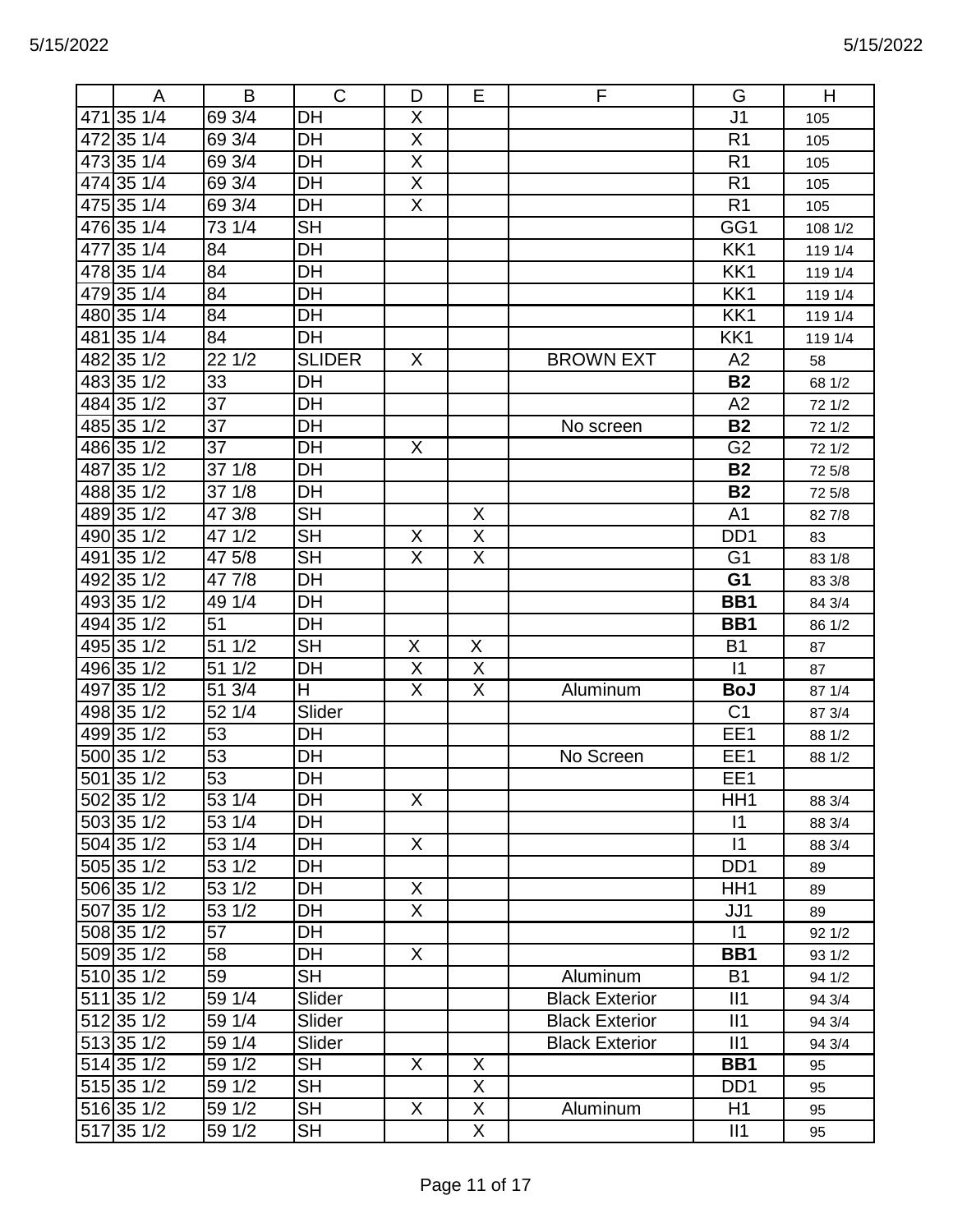|     | A                | B                  | $\mathsf C$               | D                       | Е                       | F                     | G               | H       |
|-----|------------------|--------------------|---------------------------|-------------------------|-------------------------|-----------------------|-----------------|---------|
|     | 518 35 1/2       | 611/2              | DH                        |                         |                         |                       | P <sub>1</sub>  | 97      |
|     | 519 35 1/2       | 63 3/8             | <b>SH</b>                 |                         | X                       | <b>Brown Ext</b>      | J <sub>1</sub>  | 98 7/8  |
|     | 520 35 1/2       | 64 3/4             | DH                        |                         |                         |                       | J <sub>1</sub>  | 100 1/4 |
| 521 | $35 \frac{1}{2}$ | 661/2              | $\overline{DH}$           |                         |                         | No Screen             | $\overline{J1}$ | 102     |
| 522 | 351/2            | 1/2<br>71          | <b>SH</b>                 |                         | X                       | Tan                   | GG1             | 107     |
|     | 523 35 1/2       | 1/2<br>71          | $\overline{\mathsf{SH}}$  | X                       | $\overline{X}$          |                       | GG1             | 107     |
|     | 524 35 1/2       | 1/2<br>71          | <b>SH</b>                 | $\overline{\mathsf{X}}$ | $\overline{X}$          |                       | GG1             | 107     |
|     | 525 35 1/2       | 1/2<br>71          | $\overline{\mathsf{SH}}$  | $\overline{X}$          | $\overline{\mathsf{X}}$ |                       | GG1             | 107     |
|     | 526 35 1/2       | 1/2<br>71          | $\overline{\mathsf{SH}}$  |                         | $\overline{X}$          | Tan/grey              | GG1             | 107     |
| 527 | 351/2            | 1/2<br>71          | $\overline{\mathsf{SH}}$  | $\overline{X}$          | $\overline{\mathsf{X}}$ |                       | R <sub>1</sub>  | 107     |
|     | 528 35 1/2       | 1/2<br>71          | <b>SH</b>                 |                         | $\overline{X}$          | Tan                   | R <sub>1</sub>  |         |
|     | 529 35 5/8       | 58                 | DH                        | $\overline{X}$          |                         |                       | E1              |         |
|     | 530 35 5/8       | 59 5/8             | DH                        |                         | X                       |                       | II1             | 95 1/4  |
|     | 531 35 5/8       | 63<br>1/4          | DH                        | X                       |                         |                       | K <sub>1</sub>  | 98 7/8  |
| 532 | 35 5/8           | 65<br>3/16         | <b>DH</b>                 | $\overline{\mathsf{X}}$ |                         |                       | J <sub>1</sub>  | 100 4/5 |
|     | 533 35 5/8       | 677/8              | DH                        |                         |                         |                       | R <sub>1</sub>  | 103 1/2 |
|     | 534 35 5/8       | 731/4              | DH                        |                         |                         |                       | K <sub>1</sub>  | 108 7/8 |
|     | 535 35 3/4       | 351/4              | DH                        | X                       |                         | <b>Top Grid</b>       | G <sub>2</sub>  | 71      |
|     | 536 35 3/4       | 353/4              | $\overline{\mathsf{SH}}$  |                         |                         |                       | G <sub>2</sub>  | 71 1/2  |
|     | 537 35 3/4       | 353/4              | DH                        |                         |                         |                       | $\overline{H2}$ | 71 1/2  |
|     | 538 35 3/4       | 36                 | $\overline{DH}$           |                         |                         |                       | QC1             |         |
|     | 539 35 3/4       | 36 3/4             | DH                        |                         |                         |                       | GG1             | 72 1/2  |
|     | 540 35 3/4       | 39                 | DH                        | X                       |                         |                       | G <sub>2</sub>  | 74 3/4  |
|     | 541 35 3/4       | 411/4              | DH                        |                         |                         |                       | $\overline{G1}$ | 77      |
|     | 542 35 3/4       | 41 1/4             | DH                        |                         |                         |                       | QC1             |         |
|     | 543 35 3/4       | 451/2              | $\overline{DH}$           |                         |                         |                       | A <sub>1</sub>  |         |
|     |                  |                    |                           | X                       |                         | Ext. Profile grids    |                 | 81 1/4  |
|     | 544 35 3/4       | 451/2              | <b>SH</b>                 |                         |                         |                       | CC <sub>1</sub> | 81 1/4  |
|     | 545 35 3/4       | 46 3/4             | DH                        |                         |                         |                       | C <sub>1</sub>  | 82 1/2  |
|     | 546 35 3/4       | 47 3/4             | Case                      |                         |                         |                       | <b>BOA</b>      |         |
| 547 | $35 \frac{3}{4}$ | 49                 | DH                        |                         |                         |                       | G <sub>1</sub>  | 84 3/4  |
|     | 548 35 3/4       | 49 1/4             | $\overline{\mathsf{D}}$ H |                         |                         |                       | $\overline{G1}$ |         |
|     | 549 35 3/4       | 53                 | DH                        |                         |                         | Frosted               | C <sub>1</sub>  | 88 3/4  |
|     | 550 35 3/4       | 53 1/4             | <b>SH</b>                 | X                       |                         | <b>Brown Exterior</b> | CC <sub>1</sub> | 89      |
|     | 551 35 3/4       | 53 1/4             | <b>SH</b>                 | X.                      |                         | <b>Brown Exterior</b> | CC <sub>1</sub> | 89      |
|     | 554 35 3/4       | 53 1/2             | DH                        |                         |                         |                       | DD <sub>1</sub> | 89 1/4  |
|     | 555 35 3/4       | $\frac{1}{53}$ 1/2 | DH                        | X                       |                         |                       | FF <sub>1</sub> | 89 1/4  |
|     | 556 35 3/4       | 53 1/2             | DH                        | X                       |                         | dirt nasty            | H1              | 89 1/4  |
|     | 557 35 3/4       | 53 1/2             | DH                        |                         |                         |                       | Q <sub>1</sub>  |         |
|     | 558 35 3/4       | 56 1/2             | Slider                    |                         | X                       | Lock Needs Spacer     | <b>BoK</b>      | 92 1/4  |
|     | 559 35 3/4       | 56 3/4             | Slider                    |                         | X                       |                       | <b>B1</b>       | 92 1/2  |
|     | 560 35 3/4       | 56 3/4             | Slider                    |                         | X                       |                       | <b>B1</b>       | 92 1/2  |
|     | 561 35 3/4       | 56 3/4             | <b>SH</b>                 |                         | X                       |                       | HH <sub>1</sub> | 92 1/2  |
|     | 562 35 3/4       | 58 1/2             | <b>SH</b>                 |                         |                         |                       | L1              | 94 1/4  |
|     | 563 35 3/4       | 58 3/4             | <b>SH</b>                 | X                       |                         |                       | <b>B1</b>       | 94 1/2  |
|     | 564 35 3/4       | 58 3/4             | DH                        |                         |                         |                       | <b>BOJ</b>      | 94 1/2  |
|     | 565 35 3/4       | 59 3/4             | SH                        |                         |                         | Tan                   | $ 1\rangle$     | 95 1/2  |
|     | 566 35 3/4       | 61                 | DH                        |                         |                         |                       | Q <sub>1</sub>  | 96 3/4  |
|     |                  |                    |                           |                         |                         |                       |                 |         |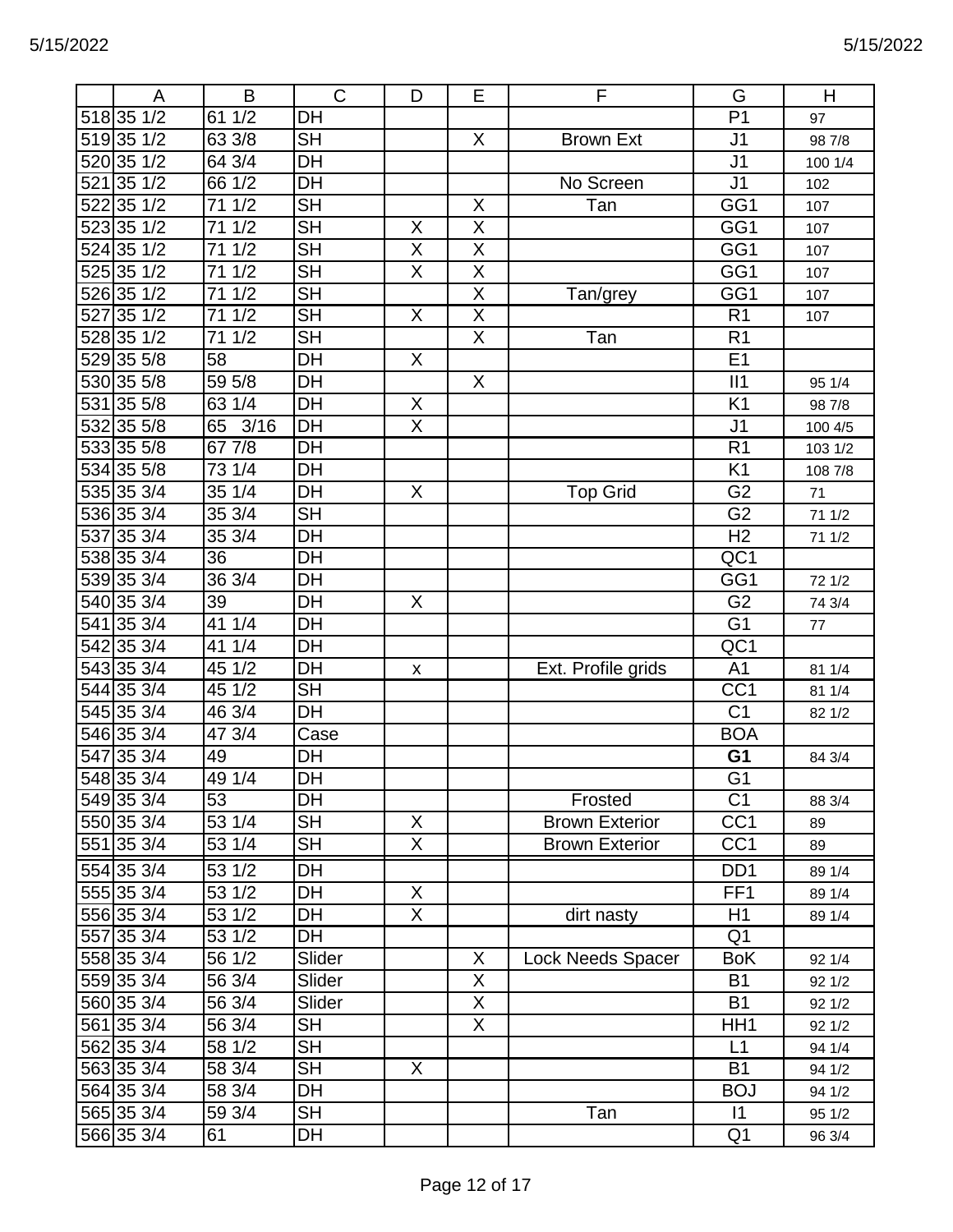|        | A            | B                | $\mathsf{C}$   | D              | E                       | F                  | G                | H       |
|--------|--------------|------------------|----------------|----------------|-------------------------|--------------------|------------------|---------|
|        | 567 35 3/4   | 61               | <b>TWIN DH</b> |                |                         |                    | QC1              |         |
|        | 568 35 3/4   | 61 1/4           | DH             | X              |                         |                    | E1               |         |
|        | 569 35 3/4   | 61 1/2           | DH             | $\overline{X}$ |                         | No Screen          | Q <sub>1</sub>   | 97 1/4  |
|        | 570 35 3/4   | 61 3/4           | DH             | $\overline{X}$ | $\overline{X}$          |                    | H1               |         |
|        | 571 35 3/4   | 62               | <b>PIC</b>     |                | $\overline{X}$          |                    | D <sub>D</sub> 1 | 97 3/4  |
|        | 572 35 3/4   | 64 1/2           | DH             | X              |                         | <b>Top Grid</b>    | EE1              | 100 1/4 |
|        | 573 35 3/4   | 64 5/8           | DH             | $\overline{X}$ |                         |                    | AA1              | 100 3/8 |
|        | 574 35 3/4   | 65               | DH             |                |                         |                    | Q <sub>1</sub>   | 100 3/4 |
|        | 575 35 3/4   | 701/4            | DH             | X              |                         |                    | $\overline{K1}$  | 106     |
|        | 576 35 3/4   | 715/8            | DH             | $\overline{X}$ |                         |                    | J <sub>1</sub>   | 107 3/8 |
|        | 577 35 3/4   | 73 1/2           | DH             |                |                         |                    | J <sub>1</sub>   | 109 1/4 |
|        | 578 35 13/16 | 5/8<br>71        | DH             | X              |                         |                    | K <sub>1</sub>   | 107 4/9 |
|        | 579 35 7/8   | 45 1/2           | DH             | X              |                         | Profile Ext. Grids | C <sub>1</sub>   | 81 3/8  |
|        | 580 35 7/8   | 73 1/4           | DH             |                |                         |                    | K <sub>1</sub>   |         |
| 581 36 |              | 24               | Slider         |                | X                       | Honor Window \$136 | Q2               | 60      |
| 582 36 |              | $\overline{24}$  | Slider         |                | $\overline{\mathsf{x}}$ | Honor Window \$136 | Q2               | 60      |
| 583 36 |              | 24               | Slider         |                |                         |                    | Q2               | 60      |
| 584 36 |              | 24               | Slider         |                |                         |                    | Q2               | 60      |
| 585 36 |              | 24               | Slider         |                | X                       | Honor              | <b>BOPDA</b>     |         |
| 586 36 |              | 24               | Slider         |                | X                       | Honor              | <b>BOPDA</b>     |         |
| 587 36 |              | 24               | Slider         |                | $\overline{\mathsf{x}}$ | Honor              | <b>BOPDA</b>     |         |
| 588 36 |              | 24               | Slider         |                | X                       | Honor              | <b>BOPDA</b>     |         |
| 589 36 |              | 24               | Slider         |                | $\overline{\mathsf{X}}$ | Honor              | <b>BOPDA</b>     |         |
| 590 36 |              | 24               | Slider         |                | $\overline{\mathsf{X}}$ | Honor              | <b>BOPDA</b>     |         |
| 591 36 |              | 24               | Slider         |                | $\overline{\mathsf{X}}$ | Honor              | <b>BOPDA</b>     |         |
| 59236  |              | 24               | Slider         |                | $\overline{\mathsf{X}}$ | Honor              | <b>BOPDA</b>     |         |
| 593 36 |              | $\overline{24}$  | Slider         |                | $\overline{\mathsf{X}}$ | Honor              | <b>BOPDA</b>     |         |
| 594 36 |              | 24               | Slider         |                | $\mathsf X$             | Honor              | <b>BOPDA</b>     |         |
| 595 36 |              | 36               | DH             |                |                         | Honor              | <b>BOPDA</b>     | 72      |
| 596 36 |              | 36               | DH             |                |                         | Honor              | <b>BOPDA</b>     | 72      |
| 597 36 |              | $\overline{36}$  | DH             |                |                         | Honor              | <b>BOPDA</b>     | 72      |
| 598 36 |              | 36               | DH             |                |                         | Honor              | <b>BOPDA</b>     | 72      |
| 599 36 |              | 36               | DH             |                |                         | Honor              | <b>BOPDA</b>     | 72      |
| 600 36 |              | 36               | DH             |                |                         | Honor              | <b>BOPDA</b>     | 72      |
| 601 36 |              | 36               | DH             |                |                         | Honor              | <b>BOPDA</b>     | 72      |
| 602 36 |              | 36               | <b>PIC</b>     | X              | X                       |                    | G <sub>2</sub>   | 72      |
| 603 36 |              | 36               | <b>PIC</b>     |                |                         | <b>Black</b>       | G <sub>2</sub>   | 72      |
| 604 36 |              | $37 \frac{1}{2}$ | <b>SH</b>      |                |                         | <b>Brown</b>       | AA1              | 73 1/2  |
| 605 36 |              | 39 1/2           | Slider         |                | X                       |                    | QC1              |         |
| 606 36 |              | 41 1/2           | DH             |                |                         | no screen          | A <sub>1</sub>   | 77 1/2  |
| 607 36 |              | 45 3/4           | DH             |                |                         |                    | $\vert$ 1        | 81 3/4  |
| 608 36 |              | 46 1/2           | Slider         |                |                         | Frosted            | AA1              | 82 1/2  |
| 609 36 |              | 48               | DH             |                |                         | Honor              | <b>BOPDA</b>     | 84      |
| 610 36 |              | 48               | DH             |                |                         | Honor              | <b>BOPDA</b>     | 84      |
| 611 36 |              | 48               | DH             |                |                         | Honor Window \$188 | CC <sub>1</sub>  | 84      |
| 612 36 |              | 48               | <b>SH</b>      | X              |                         |                    | KK1              | 84      |
| 613 36 |              | 48               | <b>SH</b>      | X              |                         |                    | KK1              | 84      |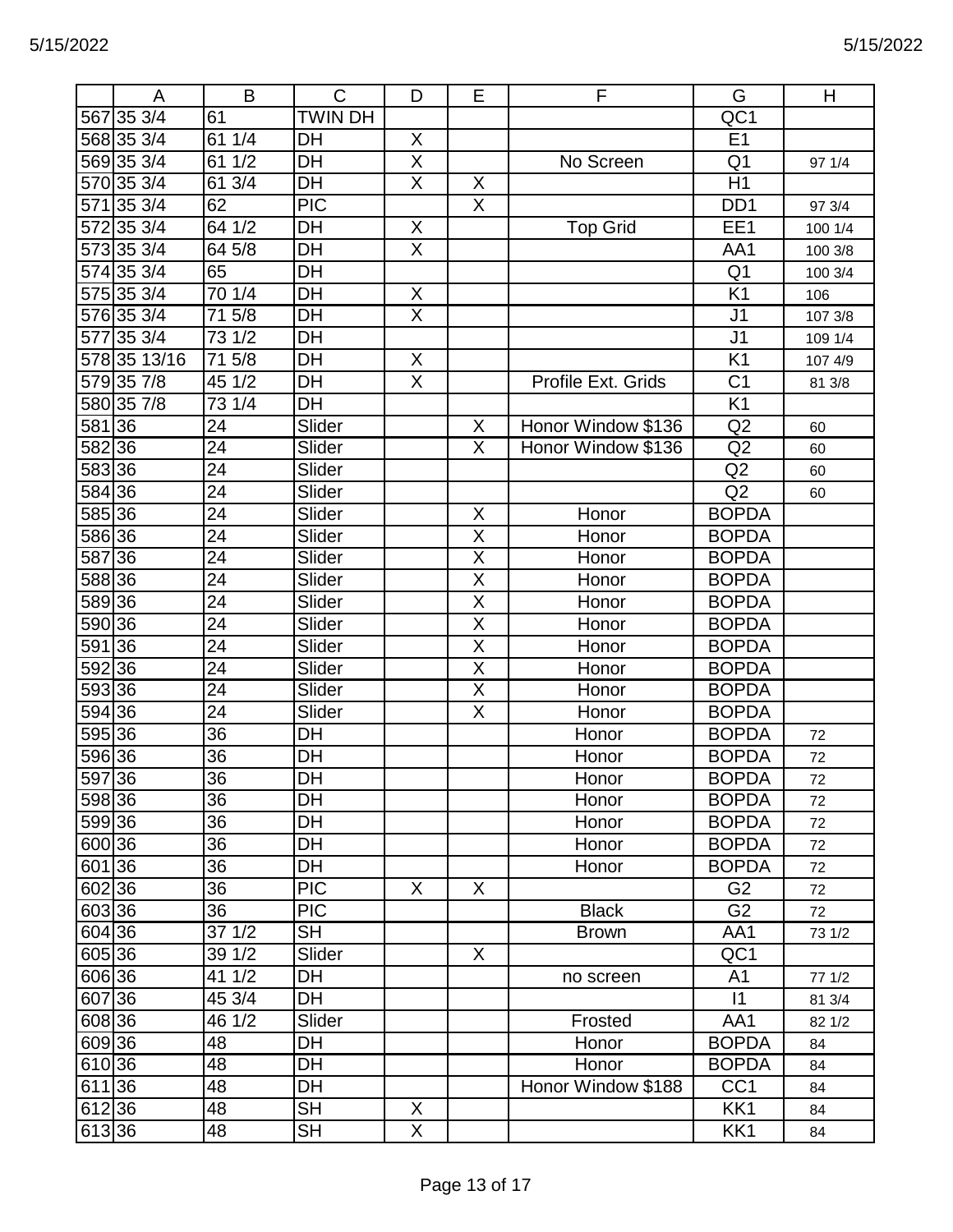|        | A          | B               | $\mathsf{C}$             | D                       | Е                       | F                       | G                | H       |
|--------|------------|-----------------|--------------------------|-------------------------|-------------------------|-------------------------|------------------|---------|
| 614 36 |            | 48              | DH                       |                         | X                       | <b>HONOR</b>            | G <sub>1</sub>   |         |
| 61536  |            | 48              | DH                       |                         | X                       | <b>HONOR</b>            | G <sub>1</sub>   |         |
| 616 36 |            | 48              | DH                       |                         | X                       | Honor                   | <b>BOPDA</b>     |         |
| 617    | 36         | 48              | DH                       |                         | $\overline{\sf X}$      | Honor                   | <b>BOPDA</b>     |         |
| 61836  |            | 48              | DH                       |                         | X                       | Honor                   | <b>BOPDA</b>     |         |
| 61936  |            | 48              | <b>DH</b>                |                         | X                       | Honor                   | <b>BOPDA</b>     |         |
| 620 36 |            | 48 1/4          | Slider                   | X                       |                         | Aluminum                | <b>B1</b>        | 84 1/4  |
| 621 36 |            | 48 1/4          | DH                       |                         |                         |                         | G <sub>1</sub>   | 84 1/4  |
| 622 36 |            | 51              | <b>SH</b>                |                         |                         |                         | H1               | 87      |
| 623 36 |            | 52              | $\overline{\mathsf{SH}}$ |                         | X                       |                         | <b>B1</b>        | 88      |
| 624 36 |            | $\overline{54}$ | <b>SH</b>                |                         |                         |                         | QC1              | 90      |
| 625 36 |            | 54              | <b>SH</b>                |                         | X                       |                         | $\vert$ 1        | 90      |
| 62636  |            | 54 3/4          | DH                       |                         |                         |                         | Q <sub>1</sub>   | 90 3/4  |
| 62736  |            | 59              | <b>SH</b>                |                         |                         |                         | C <sub>1</sub>   | 95      |
| 628 36 |            | 60              | DH                       |                         | $\mathsf X$             | x6Jamb \$315 MISORDEREI | CC <sub>1</sub>  | 96      |
| 62936  |            | 60 1/4          | <b>SH</b>                |                         | $\overline{\mathsf{X}}$ | Tan                     | P <sub>1</sub>   | 96 1/4  |
| 630 36 |            | 61 1/2          | <b>PIC</b>               | X                       |                         |                         | BB1              | 97 1/2  |
| 631 36 |            | 70 1/2          | DH                       | $\overline{\mathsf{X}}$ |                         |                         | FF1              | 106 1/2 |
| 63236  |            | 5/8<br>71       | DH                       |                         |                         |                         | K <sub>1</sub>   | 107 5/8 |
| 63336  |            | 72              | <b>SH</b>                | X                       | X                       |                         | GG1              | 108     |
| 634 36 |            | 72              | <b>SH</b>                | $\overline{\mathsf{X}}$ | $\overline{X}$          |                         | GG1              | 108     |
|        | 635 36 1/8 | 45 3/4          | DH                       |                         |                         |                         | G <sub>1</sub>   |         |
|        | 636 36 1/4 | 50 1/2          | DH                       | X                       |                         |                         | DD <sub>1</sub>  | 86 3/4  |
|        | 637 36 1/4 | 54 1/4          | <b>SH</b>                |                         | X                       |                         | E <sub>1</sub>   |         |
|        | 638 36 1/4 | 57 3/4          | DH                       | X                       |                         |                         | E <sub>1</sub>   |         |
|        | 63936 1/4  | 63 1/2          | <b>SH</b>                |                         |                         | <b>Broken Sash</b>      | E1               |         |
|        | 640 36 1/4 | 72              | <b>SH</b>                | X                       |                         |                         | LL <sub>1</sub>  | 108 1/4 |
|        | 641 36 3/8 | 61 5/8          | <b>SH</b>                |                         |                         |                         | C <sub>1</sub>   | 98      |
|        | 642 36 1/2 | 50              | <b>SH</b>                |                         |                         |                         | II1              | 86 1/2  |
|        | 643 36 1/2 | 50              | <b>SH</b>                |                         |                         |                         | II1              | 86 1/2  |
|        | 644 36 1/2 | $50\,$          | SH                       |                         |                         |                         | II1              | 86 1/2  |
|        | 645 36 1/2 | 50              | <b>SH</b>                |                         |                         |                         | II1              | 86 1/2  |
|        | 646 36 1/2 | 50              | <b>SH</b>                |                         |                         |                         | II1              | 86 1/2  |
|        | 647 36 1/2 | 50 1/2          | DH                       | X                       |                         |                         | AA1              | 87      |
|        | 648 36 1/2 | 56              | <b>SH</b>                | X                       | X                       |                         | D <sub>D</sub> 1 | 92 1/2  |
|        | 649 36 1/2 | 58 1/4          | <b>SH</b>                | X                       |                         |                         | LL1              | 94 3/4  |
|        | 650 36 1/2 | 58 1/2          | <b>SH</b>                |                         | X.                      |                         | C <sub>1</sub>   | 95      |
|        | 651 36 1/2 | 59 1/2          | Slider                   |                         | X.                      |                         | GG1              | 96      |
|        | 652 36 1/2 | 61 1/4          | DH                       | X                       |                         |                         | KK1              | 97 3/4  |
|        | 653 36 1/2 | 61 1/2          | <b>SH</b>                |                         |                         |                         | Q <sub>1</sub>   | 98      |
|        | 654 36 1/2 | 61 1/2          | <b>SH</b>                | X                       |                         |                         | K <sub>1</sub>   |         |
|        | 655 36 1/2 | 61 3/4          | DH                       |                         |                         |                         | CC <sub>1</sub>  | 98 1/4  |
|        | 656 36 1/2 | 62              | DH                       |                         |                         | Tan                     | C <sub>1</sub>   | 98 1/2  |
|        | 657 36 1/2 | 70 1/2          | Slider                   |                         |                         |                         | QC1              | 107     |
|        | 658 36 1/2 | 73              | DH                       | X                       |                         |                         | J <sub>1</sub>   | 109 1/2 |
|        | 659 36 1/2 | 73              | DH                       | X                       |                         |                         | R <sub>1</sub>   | 109 1/2 |
|        | 660 36 1/2 | 73 3/4          | DH                       | $\mathsf{X}$            |                         |                         | R <sub>1</sub>   | 110 1/4 |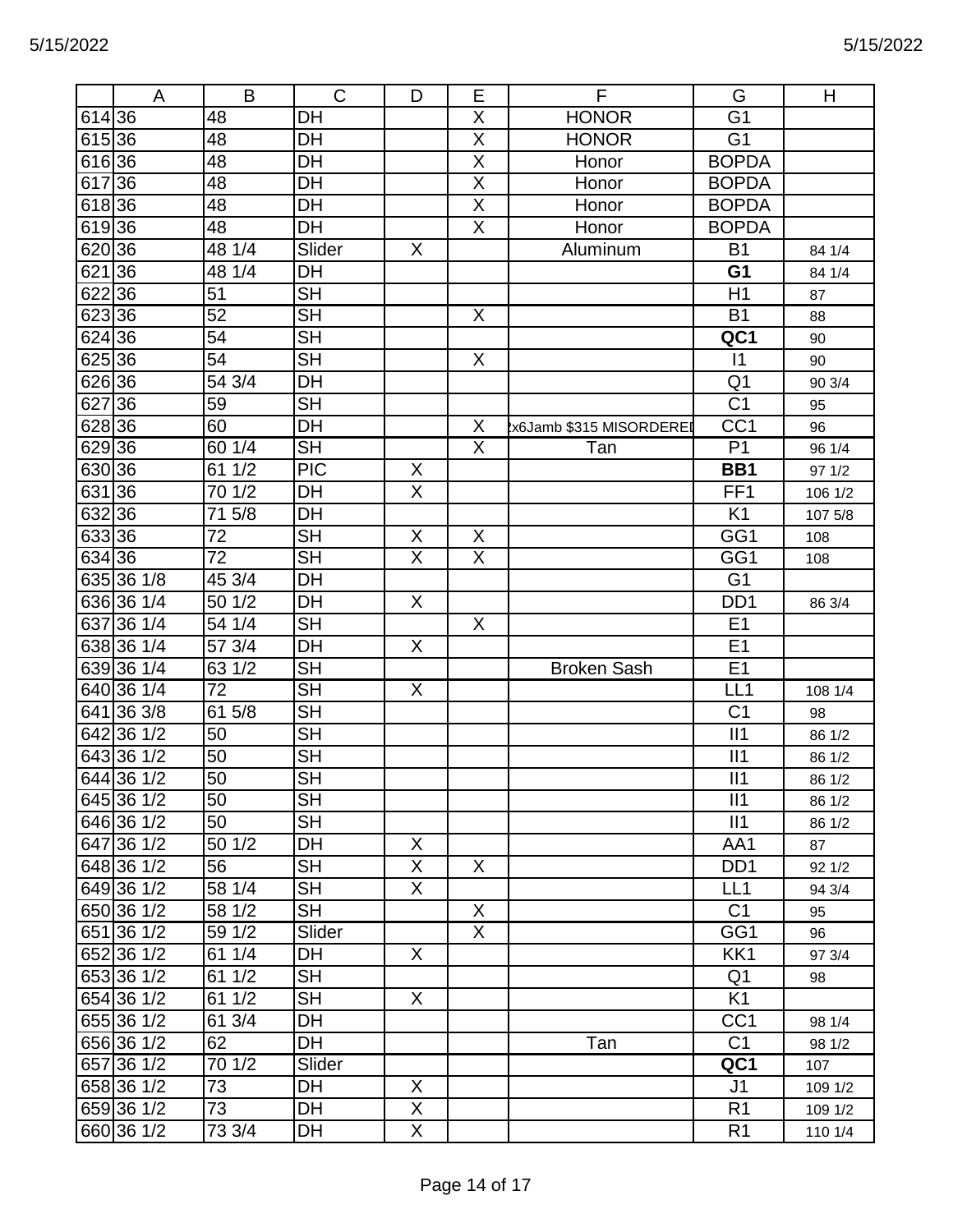|        | A                | B                  | $\mathsf{C}$             | D                       | E                       | F                     | G               | H       |
|--------|------------------|--------------------|--------------------------|-------------------------|-------------------------|-----------------------|-----------------|---------|
| 661    | $36 \frac{3}{4}$ | 41 3/4             | DH                       |                         | Χ                       |                       | G <sub>1</sub>  | 78 1/2  |
|        | 662 36 3/4       | 1/2<br>45          | DH                       | X                       |                         | Top Grid/ Black Ext.  | LL <sub>1</sub> | 82 1/4  |
|        | 663 36 3/4       | 46 1/2             | DH                       |                         |                         | No Screen, Black Ext. | LL <sub>1</sub> | 83 1/4  |
|        | 664 36 3/4       | $\overline{56}$    | $\overline{\mathsf{SH}}$ | X                       | $\overline{\mathsf{X}}$ |                       | E <sub>1</sub>  |         |
|        | 665 36 3/4       | 1/4<br>61          | DH                       |                         |                         |                       | $\vert$ 1       | 98      |
|        | 666 36 3/4       | 61 3/8             | <b>DH</b>                | X                       |                         |                       | $\overline{11}$ | 98 1/8  |
|        | 667 36 3/4       | 1/2<br>70          | DH                       | $\overline{\mathsf{X}}$ |                         | no screen             | EE1             | 107 1/4 |
|        | 668 36 3/4       | 73 5/8             | <b>DH</b>                | X                       |                         |                       | J <sub>1</sub>  | 110 3/8 |
| 66937  |                  | 53 5/8             | DH                       |                         |                         |                       | H1              |         |
| 670 37 |                  | 54                 | DH                       |                         |                         |                       | E <sub>1</sub>  |         |
| 671    | 137              | 56 3/4             | DH                       | X                       |                         |                       | JJ1             | 93 3/4  |
| 67237  |                  | 3/4<br>61          | DH                       | X                       |                         |                       | FF1             | 98 3/4  |
| 67337  |                  | 61 3/4             | DH                       | $\overline{\mathsf{X}}$ |                         |                       | FF1             | 98 3/4  |
| 674 37 |                  | 61 3/4             | DH                       | X                       |                         |                       | FF <sub>1</sub> | 98 3/4  |
| 67537  |                  | 65                 | DH                       | X                       |                         | Cottage               | AA1             | 102     |
| 67637  |                  | 65                 | DH                       | X                       |                         | no screen/cottage     | EE1             | 102     |
|        | 677371/4         | 57                 | DH                       | Χ                       |                         |                       | HH <sub>1</sub> | 94 1/4  |
|        | 678 37 1/4       | $62$ 1/2           | DH                       | $\overline{\mathsf{X}}$ |                         |                       | EE1             | 99 3/4  |
|        | 679371/4         | 63 1/4             | <b>PIC</b>               | Χ                       |                         |                       | P <sub>1</sub>  | 100 1/2 |
|        | 680 37 1/4       | 65                 | $\overline{DH}$          | X                       |                         | Tan/No screen         | P <sub>1</sub>  | 102 1/4 |
|        | 681 37 1/4       | 73 3/4             | DH                       | X                       |                         |                       | JJ1             | 111     |
|        | 682 37 3/8       | 64                 | DH                       | X                       |                         |                       | EE1             | 101 3/8 |
|        | 683 37 1/2       | 471/2              | DH                       |                         |                         |                       | KK1             | 85      |
|        | 684 37 1/2       | 47 3/4             | DH                       |                         |                         |                       | G <sub>1</sub>  |         |
|        | 685371/2         | 55 1/4             | DH                       | X                       |                         | No Screen             | H1              | 92 3/4  |
|        | 686 37 1/2       | 63 5/8             | DH                       | X                       |                         |                       | E <sub>1</sub>  |         |
| 687    | $37 \frac{1}{2}$ | 74                 | DH                       | Χ                       |                         |                       | HH <sub>1</sub> | 111 1/2 |
|        | 688371/2         | 74                 | DH                       | X                       |                         |                       | HH <sub>1</sub> | 111 1/2 |
|        | 689 37 1/2       | 74                 | DH                       | $\overline{\sf x}$      |                         |                       | HH <sub>1</sub> | 111 1/2 |
|        | 690 37 1/2       | 74                 | DH                       | X                       |                         |                       | HH <sub>1</sub> | 111 1/2 |
|        | 691 37 3/4       | 423/4              | PIC                      | $\overline{X}$          | $\mathsf{X}$            |                       | GG1             | 80 1/2  |
|        | 692 37 3/4       | 42 3/4             | <b>PIC</b>               | X                       | X                       |                       | GG1             | 80 1/2  |
|        | 693 37 3/4       | 46                 | <b>SH</b>                |                         |                         |                       | HH <sub>1</sub> | 83 3/4  |
|        | 694 37 3/4       | 48                 | DH                       |                         |                         |                       | <b>B1</b>       | 85 3/4  |
|        | 695 37 3/4       | 61 1/2             | DH                       | X                       |                         | no screen             | EE1             | 99 1/4  |
|        | 696 37 3/4       | 63                 | DH                       |                         |                         |                       | CC <sub>1</sub> | 100 3/4 |
|        | 697 37 7/8       | 59 3/4             | <b>SH</b>                | X                       | $\sf X$                 |                       | Q <sub>1</sub>  | 97 5/8  |
| 698 38 |                  | $\frac{1}{47}$ 1/2 | DH                       |                         |                         | No Screen             | H1              | 85 1/2  |
| 69938  |                  | 55                 | DH                       |                         |                         | No Screen             | P <sub>1</sub>  | 93      |
|        | 700 38 1/4       | 51                 | DH                       |                         |                         |                       | BB1             | 89 1/4  |
|        | 701 38 1/4       | 64 1/2             | DH                       | X                       |                         |                       | J <sub>1</sub>  | 102 3/4 |
|        | 702 38 1/4       | 79 1/2             | <b>SH</b>                |                         |                         | Aluminum              | J <sub>1</sub>  | 117 3/4 |
|        | 703 38 3/8       | 45 1/2             | DH                       |                         |                         | Frosted bottom        | AA1             | 83 7/8  |
|        | 704 38 1/2       | 35                 | DH                       |                         |                         |                       | <b>B2</b>       | 73 1/2  |
|        | 705 38 1/2       | 64 1/2             | DH                       | X                       |                         | No Screen             | Q <sub>1</sub>  | 103     |
|        | 706 38 5/8       | 70 3/4             | DH                       |                         |                         |                       | J <sub>1</sub>  | 109 3/8 |
|        | 707 38 11/16     | 70 3/4             | DH                       |                         |                         |                       | K <sub>1</sub>  | 109 4/9 |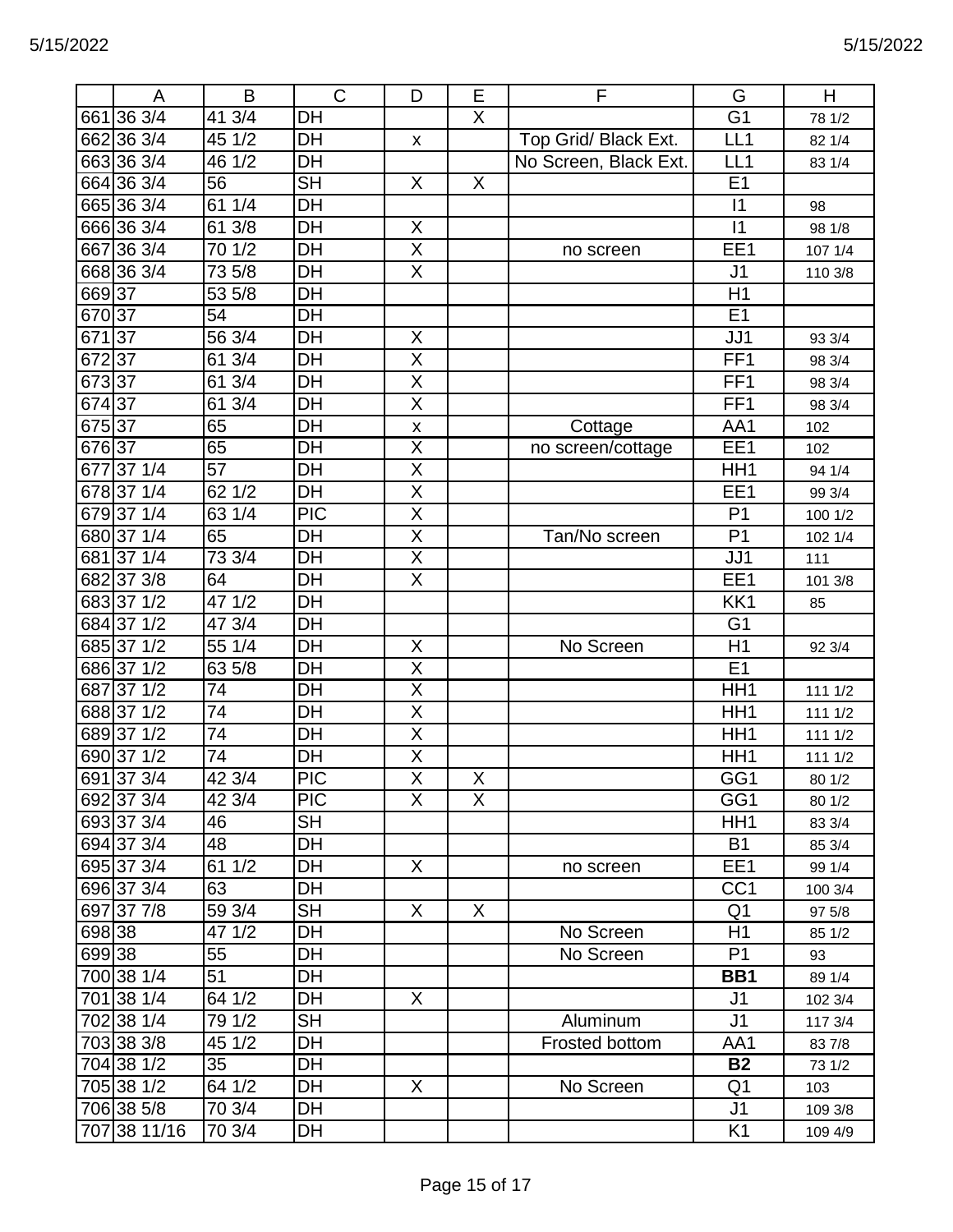|        | A                | B      | $\mathbf C$              | D              | E              | F                   | G                  | H       |
|--------|------------------|--------|--------------------------|----------------|----------------|---------------------|--------------------|---------|
|        | 708 38 3/4       | 50     | <b>PIC</b>               |                |                | Wood int.           | C <sub>1</sub>     | 88 3/4  |
|        | 709 38 3/4       | 701/2  | DH                       |                |                |                     | J <sub>1</sub>     | 109 1/4 |
|        | 710 39 3/8       | 70 1/4 | $\overline{PIC}$         | X              |                | Wood Int            | E1                 |         |
| 711    | $39 \frac{1}{2}$ | 221/2  | Slider                   |                |                |                     | A2                 | 62      |
|        | 712 39 1/2       | 61     | $\overline{PIC}$         |                |                |                     | Q <sub>1</sub>     | 100 1/2 |
|        | 713 39 9/16      | 49 1/2 | DH                       |                |                |                     | <b>B1</b>          | 89      |
|        | 714 39 3/4       | 46 1/4 | $\overline{DH}$          |                |                |                     | $\overline{CC1}$   | 86      |
|        | 715 39 3/4       | 46 1/4 | DH                       |                |                |                     | Q <sub>1</sub>     | 86      |
|        | 716 39 3/4       | 531/2  | $\overline{PIC}$         |                |                |                     | <b>EOEDA</b>       | 93 1/4  |
|        | 717 39 3/4       | 62     | $\overline{\mathsf{SH}}$ |                | X              |                     | GG1                | 101 3/4 |
|        | 718 39 3/4       | 70 3/4 | <b>PIC</b>               |                |                |                     | E1                 |         |
| 71940  |                  | 27     | <b>DH</b>                |                | X              |                     | $\overline{G2}$    | 67      |
| 720 40 |                  | 46     | Slider                   |                | X              |                     | A <sub>1</sub>     |         |
|        | 72140 1/4        | 49 3/4 | DH                       |                |                |                     | C <sub>1</sub>     | 90      |
|        | 72240 1/4        | 49 3/4 | <b>DH</b>                |                |                |                     | G <sub>1</sub>     | 90      |
|        | 723 40 1/2       | 551/4  | DH                       | X              |                |                     | D <sub>D</sub> 1   | 95 3/4  |
|        | 724 40 1/2       | 57 1/2 | DH                       |                |                |                     | E1                 |         |
| 72541  |                  | 36     | DH                       |                |                |                     | A <sub>1</sub>     | $77$    |
|        | 726411/4         | 61 1/2 | <b>SLIDER</b>            | X              |                |                     | BB1                | 102 3/4 |
|        | 727411/4         | 71 1/2 | DH                       |                |                |                     | E <sub>1</sub>     |         |
|        | 728 41 3/4       | 54 1/4 | DH                       |                |                |                     | <b>B1</b>          | 96      |
|        | 729433/4         | 46 1/4 | DH                       | X              |                |                     | <b>B1</b>          | 90      |
| 73044  |                  | 23 1/2 | $\overline{PIC}$         |                |                |                     | H <sub>2</sub>     | 67 1/2  |
| 73144  |                  | 36 5/8 | DH                       |                |                |                     | A <sub>1</sub>     | 80 5/8  |
| 732 44 |                  | 59 1/2 | DH                       | X              |                |                     | EE1                | 103 1/2 |
|        | 733443/4         | 48     | <b>DH</b>                |                |                | No screen           | H1                 | 92 3/4  |
|        | 734 45 1/2       | 37 1/2 | <b>SLIDER</b>            |                |                |                     | R <sub>1</sub>     | 83      |
| 735 46 |                  | 40 1/2 | Slider                   |                |                | <b>Missing Sash</b> | <b>No Location</b> |         |
|        | 736 46 1/4       | 54     | <b>SH</b>                |                | X              |                     | BB1                |         |
|        | 737 46 5/8       | 30     | <b>TWIN DH</b>           |                |                |                     | Ramp               | 76 5/8  |
|        | 738 46 3/4       | 46     | $\overline{PIC}$         |                |                |                     | LL1                | 92 3/4  |
|        | 739 46 3/4       | 46 3/4 | <b>SH</b>                | X              |                |                     | <b>B1</b>          | 93 1/2  |
|        | 740 46 3/4       | 47 1/2 | DH                       | X              |                |                     | Q <sub>1</sub>     | 94 1/4  |
|        | 741 46 3/4       | 48 1/2 | <b>TWIN DH</b>           |                |                | Wood interior       | QC1                | 95 1/4  |
|        | 742 47 1/2       | 48 3/4 | <b>PIC</b>               |                |                |                     | Ramp               | 96 1/4  |
|        | 743471/2         | 52 1/4 | <b>PIC</b>               |                |                |                     | <b>EOEDA</b>       | 99 3/4  |
|        | 744471/2         | 61 1/2 | <b>PIC</b>               | X              | X              | Tan                 | P <sub>1</sub>     | 109     |
|        | 745 47 3/4       | 34 1/2 | DH                       |                |                |                     | A <sub>1</sub>     | 82 1/4  |
|        | 746 47 3/4       | 59     | TWIN DH                  | X              | X              | Tan/No screen       | P <sub>1</sub>     | 106 3/4 |
|        | 747 47 3/4       | 59     | <b>TWIN DH</b>           | X              | $\overline{X}$ | Tan/No screen       | P <sub>1</sub>     | 106 3/4 |
|        | 748 47 3/4       | 65     | <b>TWIN DH</b>           | $\sf X$        | X              | Tan/No screen       | P <sub>1</sub>     | 112 3/4 |
|        | 749 47 3/4       | 65     | TWIN DH                  | X              | X              | Tan/No screen       | P <sub>1</sub>     | 112 3/4 |
|        | 750 47 3/4       | 65     | Twin DH                  | $\overline{X}$ |                |                     | P <sub>1</sub>     | 112 3/4 |
| 751 48 |                  | 48     | Slider                   |                |                | Honor               | <b>BOPDA</b>       | 96      |
| 75248  |                  | 48     | <b>TWIN PIC</b>          |                |                | Tan                 | QC1                | 96      |
| 753 48 |                  | 48     | Slider                   |                | X              | Honor               | <b>BOPDA</b>       |         |
| 754 48 |                  | 48     | Slider                   |                | X              | Honor               | <b>BOPDA</b>       |         |